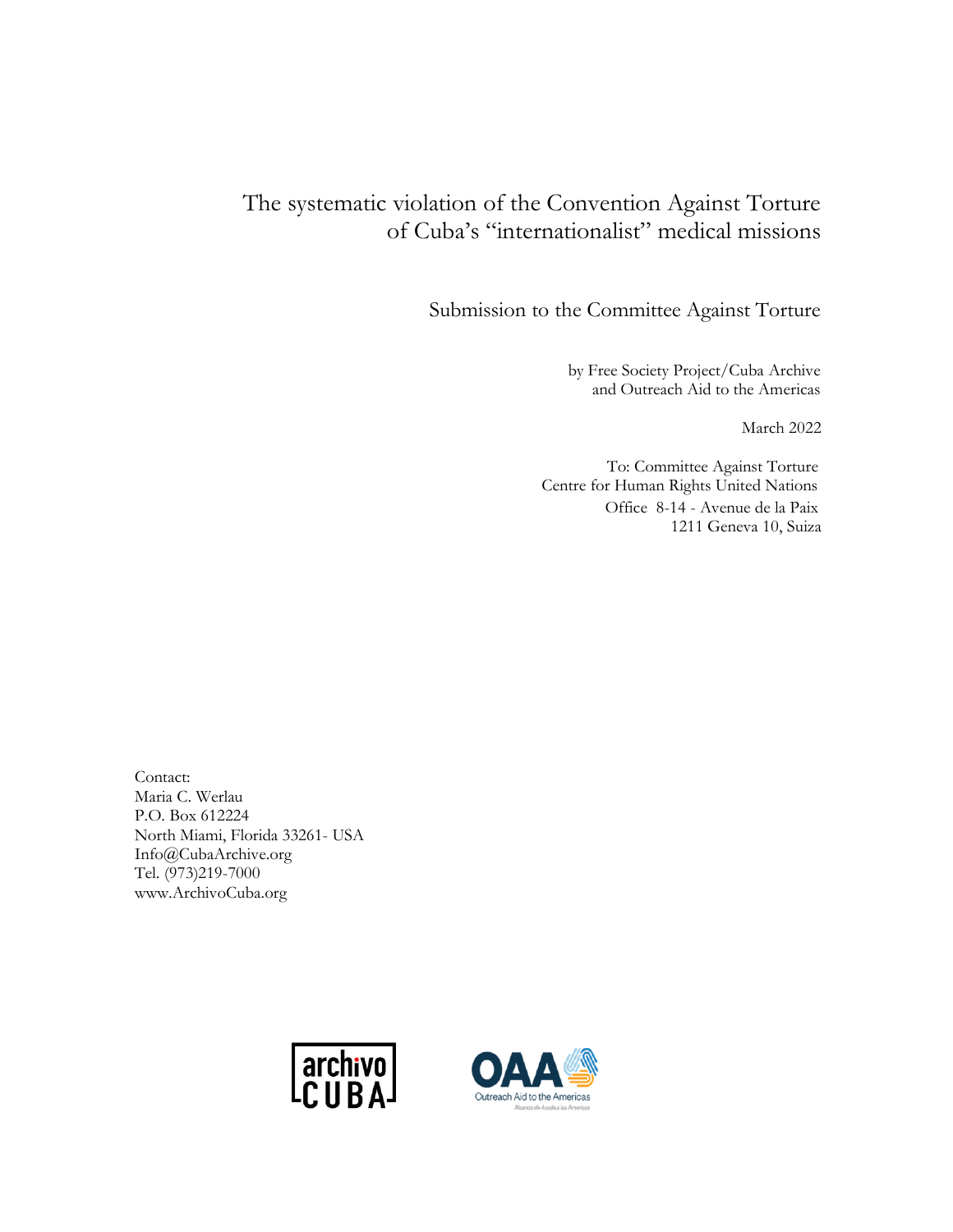# **The systematic violation of the Convention Against Torture of Cuba's "internationalist" medical missions**

#### **I. Introduction**

This report focuses on the Cuban health workers generating export services for the Cuban State under a regime of forced/compelled labor. (Other forms of forced/compelled labor attributed to the Cuban State are not addressed.) It detail why this form of modern slavery qualifies as torture, as per Article 1 of the Convention Against Torture, which reads: "For the purposes of this Convention, the term "torture" means any act by which severe pain or suffering, whether physical or mental, is intentionally inflicted on a person for such purposes as obtaining from him or a third person information or a confession, punishing him for an act he or a third person has committed or is suspected of having committed, or intimidating or coercing him or a third person, or for any reason based on discrimination of any kind, when such pain or suffering is inflicted by or at the instigation of or with the consent or acquiescence of a public official or other person acting in an official capacity. It does not include pain or suffering arising only from, inherent in or incidental to lawful sanctions."<sup>1</sup>

This report describes practices that have been taking place since the early 1960's and have affected tens of thousands of Cuban citizens in the period 2012-2022. Cuban citizenship is presumed for all victims except in cases where the contrary is indicated. The number of victims, the established pattern of grave violations and their lasting consequences for the workers and their families demand an urgent investigation by the Committee Against Torture.

#### **II. Basis for this report**

Findings in this report are based on objective and credible findings derived from extensive witness testimony (interviews in person, by phone, and through written correspondence) obtained firsthand by the non-profit organization known as Cuba Archive since 2009 and on a continuing basis, as well as through a critical historical and ongoing review reputable secondary sources including agreements by Cuba with contracting governments, scholarly publications, media reports from publications in countries hosting Cuban medical brigades, other reputable international venues and Cuban state-controlled media, reports by independent non-governmental organizations, and credible accounts as well as photographic or video evidence appearing in social media.

The group *No Somos Desertores* (NSD), founded in October 2017, has also provided Cuba Archive valuable first-hand testimony from many health workers who have overcome their fear of reprisals to share their stories. <sup>2</sup> This group brings together Cuban professionals from all over the world denied entry to their homeland for abandoning international missions. It has around 11,000 Facebook page followers, many of whom are doctors. The administrators of NSD explain that "many of the exported workers, especially those who are in missions overseas or have returned to Cuba, provide us testimony of rampant abuses but are afraid of reprisals, so we cannot reveal their identities." On numerous occasions, NSD has shared

<sup>1</sup>https://www.unhcr.org/en-us/protection/migration/49e479d10/convention-against-torture-other-cruelinhuman-degrading-treatment-punishment.html

<sup>2</sup> The group No Somos Desertores, [https://nosomosdesertores.com,](https://nosomosdesertores.com/) advocates for the elimination of Cuban government restrictions separating families, particularly the 8-year prohibition on entering Cuba affecting those who abandon their missions. It denounces their exploitation by the Cuban state and demands the lifting of the Cuban government's embargo on academic records.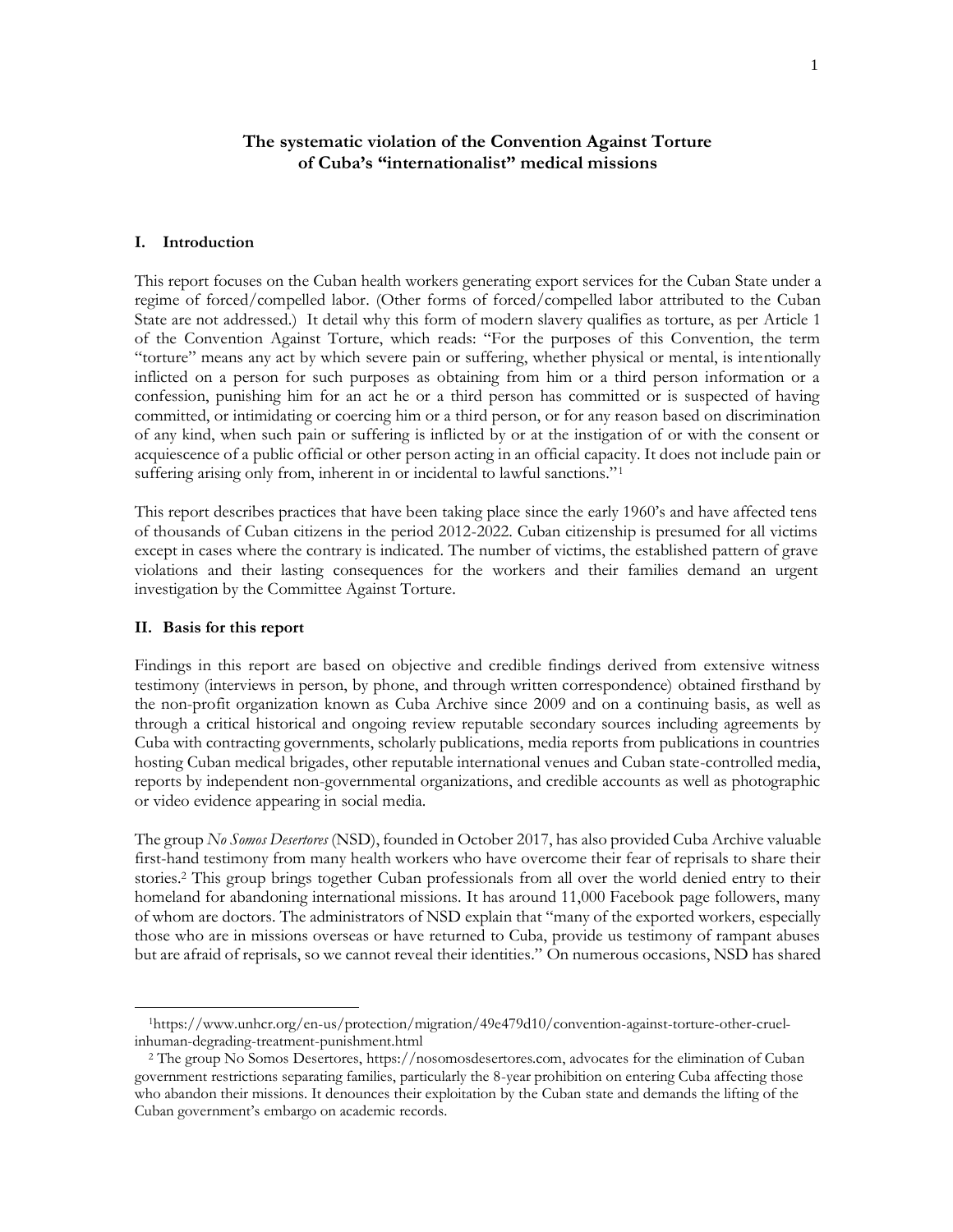with Cuba Archive direct contact with witnesses or their contact information, authorized with an understanding of confidentiality.

This report was prepared by Maria C. Werlau, Executive Director of Free Society Project/ Cuba Archive, a non-profit organization based in the United States of America whose mission is to promote human rights with research and information. The following report takes heavily from other detailed work on this issue available at Cuba Archive.org in the sections for the Cuba Salud project i[n English](https://cubaarchive.org/cuba-salud/) an[d Spanish.](https://cubaarchive.org/es/cuba-salud-es/) 3

#### **III. Health workers exported as commodities by the Cuban State**

According to Cuba's Ministry of Health, by February 2021, Cuba had sent 420 thousand health workers to 150 countries, boasting that "a third of humanity has been attended to by Cuban health professionals."<sup>4</sup> Statistical contradictions are common in Cuba's reports on its medical brigades, but, regardless of the exact numbers and capacities, the fact is that many thousands of Cubans have been exploited by their government in the Americas, Sub-Saharan Africa, North Africa, Asia, Middle East, and Europe.

In August 2021, Cuba reported 29,954 health workers in 74 countries,<sup>5</sup> or 1,686 more workers than in March 2020, when it reported 28,268 workers in medical brigades in 61 countries,<sup>6</sup> before it started sending COVID brigades. In less than three months, from March to mid-June 2020, Cuba had sent around 2,772 workers to 26 countries "to provide medical care for coronavirus patients." <sup>7</sup> By mid-January 2022, Cuba reported having sent 58 emergency brigades of around 5,000 health workers to 42 countries to assist with the pandemic;<sup>8</sup> at least around 3,000 have already returned to Cuba.<sup>9</sup>

The Cuban government can order a large pool of health workers to deploy in just a few hours. The emergency brigades have been particularly effective for propaganda purposes and to help expand Cuba's international influence and presence at a time when countries are most needy, vulnerable, and receptive. According to Cuba's Ministry of Public Health (MINSAP), until the COVID-19 pandemic, more than 7,950 professionals had served in 28 emergency brigades in 22 countries after 16 floods, 8 hurricanes, 8 earthquakes and 4 epidemics.<sup>10/11</sup> Other official reports from Cuba provide different numbers.

Cuba's medical brigades are composed of a large number of nurses but some also include many doctors; the Venezuela brigade of 21,000 workers reportedly has 11,000 doctors.<sup>12</sup> Personnel not for healthcare

<sup>3</sup> https://cubaarchive.org/cuba-salud/ and https://cubaarchive.org/es/cuba-salud-es/.

<sup>4</sup> "Un tercio de la humanidad ha recibido la mano de los profesionales cubanos de la salud," MINSAP, Feb. 22, 2021, https://salud.msp.gob.cu/un-tercio-de-la-humanidad-ha-recibido-la-mano-de-los-medicos-cubanos/

<sup>5</sup> "La inversión extranjera…", op. cit.

<sup>6</sup> Abel Reyes Montero, "Cuban international medical brigades focused on solidarity and caution," *Granma*, Mar. 17, 2020.

<sup>7</sup> This information was derived from multiple Cuban official media and host country reports.)

<sup>8</sup> "Brigada de enfermeros cubanos llega a Bahamas," *OnCuba*, Jan. 16, 2022.

<sup>9</sup> "Cuban medical brigades for Covid 19: Number of collaborators," Cuba Archive,

https://docs.google.com/spreadsheets/d/1ubMeQPv5APGPr7fy49AS8vClTP4G0CiCnkN4uuFFirg/edit#gid= 976424376.

<sup>10</sup> "Misiones médicas" cubanas: ¿cuántas, dónde y por qué?," *Deutsche Welle* (Germany), Jul. 4, 2020, [https://www.dw.com/es/misiones-m%C3%A9dicas-cubanas-cu%C3%A1ntas-d%C3%B3nde-y-por](https://www.dw.com/es/misiones-m%C3%A9dicas-cubanas-cu%C3%A1ntas-d%C3%B3nde-y-por-qu%C3%A9/a-53054180)[qu%C3%A9/a-53054180.](https://www.dw.com/es/misiones-m%C3%A9dicas-cubanas-cu%C3%A1ntas-d%C3%B3nde-y-por-qu%C3%A9/a-53054180)

<sup>11</sup> In September 2005, Fidel Castro strategically named the emergency response effort the "Henry Reeve International Contingent of Doctors Specialized in Disaster Situations and Grave Epidemics" when he offered aid to the US after Hurricane Katrina. (Henry Reeve was a New York city native who fought with the Cubans in the First War of Independence from Spain of 1868-1878.)

<sup>12</sup> Cuba reported in August 2021 that the Venezuela medical mission had 21,000 Cuban workers, which constitutes around 70% of the total number of almost 30,000 health internationalists reported by Cuba on that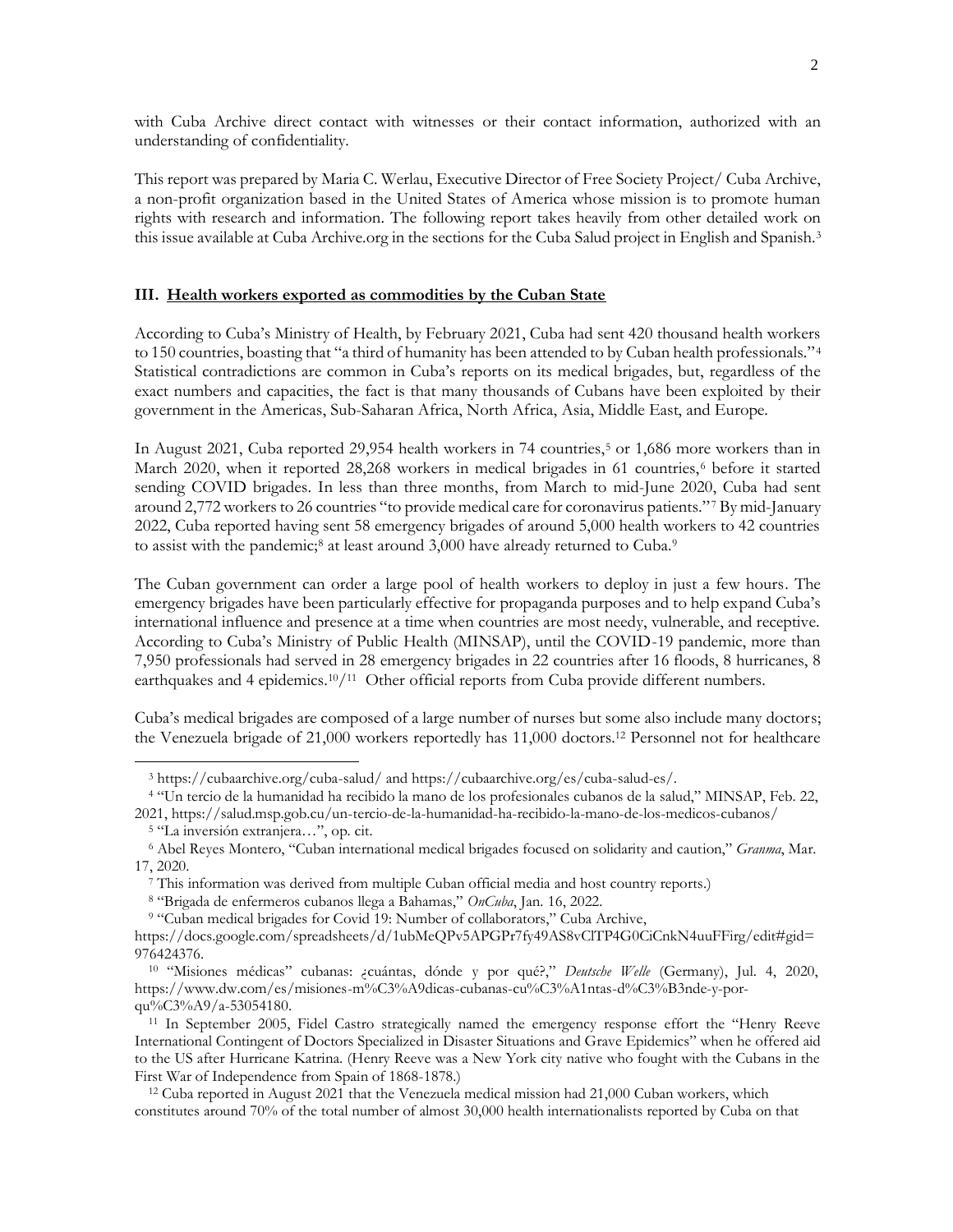delivery is also part of the medial brigades and is sent to monitor and control the workers and take on "administrative" or service duties (drivers, cooks, statisticians); this staff is typically counted as part of the medical brigades.<sup>13</sup> In addition, many health "collaboration" agreements include medicines and medical supplies used by the Cuban workers in the services they deliver.

## **IV. Cuba's trafficking profile**

The Government of Cuba actively engages in myriad efforts to systematically exploit its citizens in dozens of countries in complicity with other governments, international organizations, and private corporations. Cuba's export health services are officially represented as medical "missions" or "brigades" of a "humanitarian" and "altruistic" nature and the workers delivering the services are referred to as "internationalists" or "collaborators." In fact, they are part of a huge profit-seeking enterprise of the Cuban state used to advance its economic, political, and geostrategic objectives through a clever scheme of modern slavery.

Official complicity with the trafficking is absolute and government officials at all levels are perpetrators and abettors, including the diplomatic corps and intelligence services. An entity attached to the Ministry of Foreign Trade and Foreign Investment of Cuba, the Center for the Promotion of Foreign Trade and Investment,<sup>14</sup> is dedicated to exporting workers in different industries through numerous specialized state-owned corporations.<sup>15</sup> The Ministry of Health has a special department, the Medical Collaboration Central Unit, dedicated to exporting health services, which are hired out through the state corporation *Comercializadora de Servicios Médicos Cubanos, S.A.* (CSMC), or *Antillana Exportadora, S.A.* (*Antex)* in Angola, <sup>16</sup> some directly by Cuba's Ministry of Health.

Cuba's singular brand of "health internationalism" dates from the 1960s. In May 1960 Cuba sent a medical brigade to Chile after an earthquake and in May 1963 the first more permanent medical brigade was sent to Algeria<sup>17</sup> to help the revolutionary government of Ben Bella. The scheme was based on "medical brigades" that tend to at first arrive very quickly after a natural disaster or emergency. The practice evolved over time and in the mid-2000s the program received a huge boost from the *chavista* government of Venezuela and grew exponentially. Until 2010 it was a tightly-guarded state secret that Cuba received financial compensation for its internationalist missions.

## A captive labor force

Many of Cuba's health workers are eager to take on internationalist assignments despite great hardships, as it is a way to make some extra income to improve their lot. Others must accept assignments especially those known for the harshest conditions— feeling they have no choice, as rejecting them can trigger reprisals such as assignments to remote and hardship locations in Cuba, demotions, career stagnation, dismissal, and even a permanent ban from employment in the public health system.

date. (See Carlos Armando Cabrera, "Se filtran los datos personales de más de 11 mil médicos cubanos en Venezuela," *Periódico Cubano*, Aug. 9, 2021; and "La inversión extranjera en Cuba: apenas 25 negocios en dos años," La Habana, *Diario de Cuba*, Dec. 20, 2021.)

<sup>13</sup> See https://cubaarchive.org/cuba-salud/cubas-medical-brigades/.

<sup>14</sup> Centro para la Promoción del Comercio Exterior y la Inversión Extranjera en Cuba, CEPEC.

<sup>15</sup> See https://www.procuba.cu/en/exportable-offer-from-cuba/

<sup>16</sup> http://www.smcsalud.cu/smc

<sup>17</sup> "Cuba y Argelia fortalecen sus relaciones de cooperación en el ámbito de la salud," Cuba Debate, Feb. 22, 2022, http://www.cubadebate.cu/noticias/2022/02/22/cuba-y-argelia-fortalecen-sus-relaciones-de-cooperacionen-el-ambito-de-la-salud/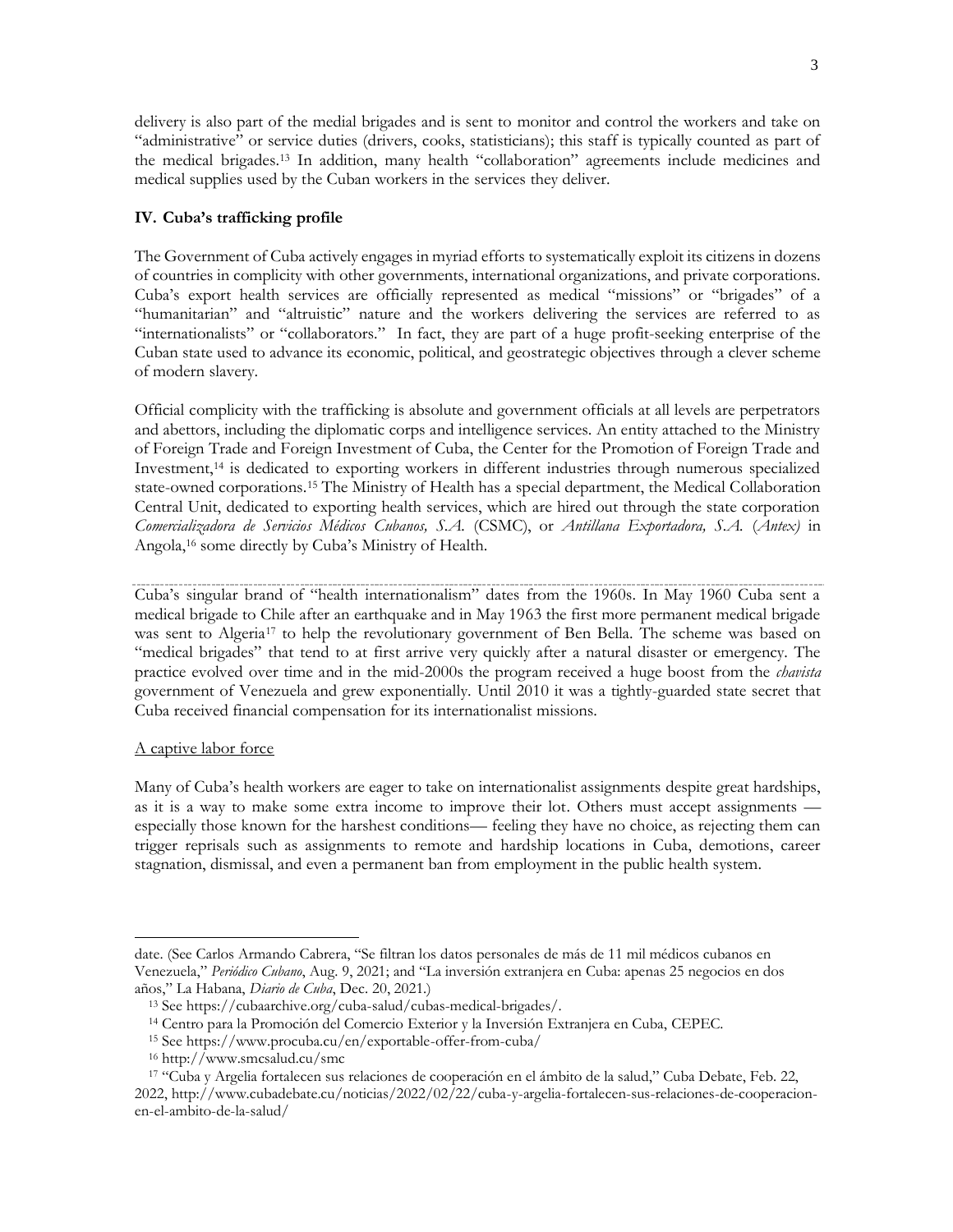The Cuban Communist system demands totalitarian economic and socio-political subordination to the State and guarantees a large pool of captive low-paid and comworkers for exploitation as exportable commodities. The State is the sole employer in the health sector and health workers may not practice privately or independently. Cuba's laws and regulations consider health professionals and scientists "essential" workers to national security and impose on them stringent restrictions for leaving the country even for short visits abroad.<sup>18</sup>

Compensation for Cuban health workers is extremely low and insufficient to meet basic needs. Cuba has one of the lowest monthly disposable salaries in the world according to global rankings.19/<sup>20</sup> While Cuban workers are paid in Cuban Pesos (CUP), most food and consumer goods are priced in a hard currency equivalence (MLC, Moneda Libre Convertible) tied to the US dollar, making them forbiddingly expensive for most of the population earning pesos. Even basic staples are scarce and most families live in dire conditions. (A large part of the population depends on remittances and assistance from family members abroad, as around 10-20% of Cuba's population has emigrated.)

Even the best-paid doctors are unable to survive on just their salaries. As of January 1, 2021, the table of monthly salaries for health workers, which varies according to the degree of specialization, includes salaries ranging in CUP4,610 (US\$46) for recent medical graduates without a specialization to CUP5,810 for Grade II, the highest, specialists (US\$58); nurses earn between CUP4,010 and 4,610 (US\$40-46). 21 As a result, even doctors depend on family remittances and informal secondary activities or must go work abroad two to three years to make ends meet.

The monetary unification implemented by decree in Cuba starting January 1, 2021 has represented a further an progressive erosion of the compensation fixed by decree for all workers, including in the health sector, as the government fixed an artificial exchange rate that does not correspond to what can be purchased in the market. In August 2021, a Cuban economist calculated the cost of a basket of basic living expenses relative to the salaries of doctors and nurses and determined that their purchasing power had eroded significantly —before the unification doctors had a disposable salary of 38% after paying for the basic basket but only 14% afterwards; nurses' salaries had been insufficient to cover the basic basket by 4%, whereas after the unification their deficit was 8%.<sup>22</sup> The economist concluded that "the real salary of doctors and nurses has been eroding when they are most needed"<sup>23</sup> (due to the pandemic). This situation has continued to deteriorate since last August. The economic crisis, with rampant inflation and pervasive shortages, together with the poor compensation, impose additional strains on the health

<sup>18</sup> Cuba's Penal Code prohibits all citizens from leaving the country without government authorization, imposing penalties of up to four years of prison for attempting to do so, and Article 25, subpara f. of the Migration Decree-Law, No. 302, imposes a stricter prohibition on those lacking "the established authorization by virtue of preserving the necessary workforce for the economic, social and scientific-technical development of the country and for the security and protection of official information." (Decreto-Ley No. 302 Modificativo de la Ley No. 1312, "Ley de Migración" de 20 de septiembre de 1976, Gaceta Oficial, Oct. 6, 2012, p. 1357.)

<sup>&</sup>lt;sup>19</sup> See, for instance, "Cost of living > Average monthly disposable salary > After tax: Countries Compared," Nation Master,<https://www.nationmaster.com/> country-info/stats/Cost-of-living/Average-monthly-disposablesalary/After-tax.

<sup>&</sup>lt;sup>20</sup> The average monthly salary in 2021 was CUP3,838, which is equivalent to US\$159 at the official exchange rate of CUP24 per US\$1 and to US\$38 at the actual market rate of CUP100 per US\$1. ("Los salarios aumentan en Cuba a 87 dólares el mínimo y 396 el sueldo máximo," *Infobae*, 31 de diciembre de 2020. "Tasas de Cambio de Moneda en Cuba Hoy," *El Toque*[, https://eltoque.com/tasas-de-cambio-de-moneda-en-cuba-hoy,](https://eltoque.com/tasas-de-cambio-de-moneda-en-cuba-hoy) Mar. 15, 2022.)

<sup>21</sup> A una tasa de cambio de CUP68 por cada US\$1 al 8 de diciembre de 2021. (Tasas de Cambio de Moneda en Cuba Hoy, El Toque, op. cit.)

<sup>22</sup> See, for instance: Rafaela Cruz, "Tarea Ordenamiento, un virus para médicos y enfermeros cubanos," La Habana, Diario de Cuba, Aug. 7, 2021.

<sup>23</sup> Ibid.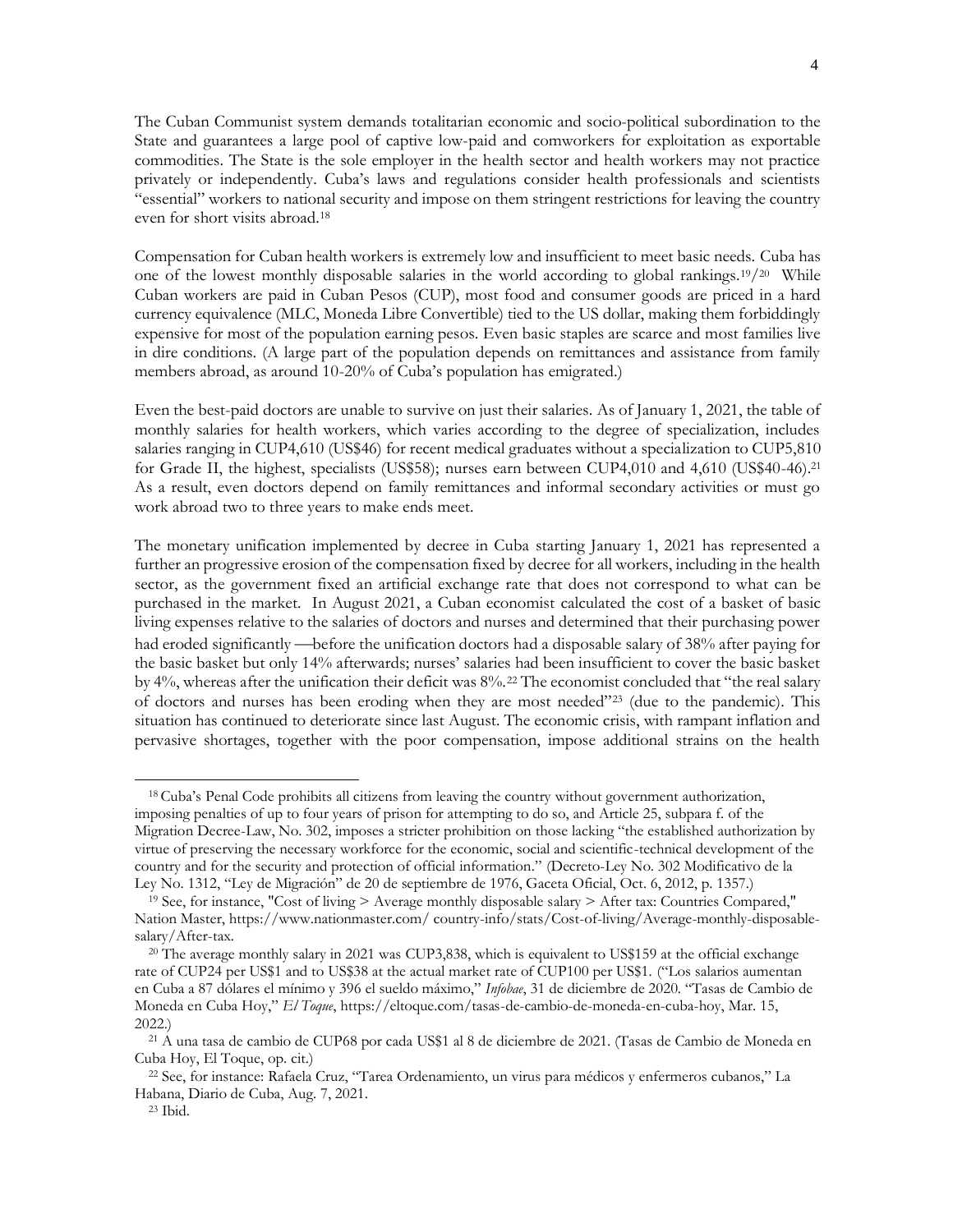professionals. They must find time to spend hours in long lines to buy food or pay "coleros," who make a living lining up for hours each day.

In January 2022, Dr. Luis Ángel Adán, a well-connected doctor within the Communist Party and the first openly gay parliamentarian to Cuba's National Assembly of People's Power, announced on his Facebook page that he was abandoning his profession as a doctor at a Havana hospital because it did not guarantee him "a decent salary."<sup>24</sup>

Health workers serving abroad accumulate "bonus" wages in a bank account at a Cuban state institution that they may access only upon their return to Cuba having completed the mission successfully. This entices them to see the international missions as a way to save in order to, when they return, fix a home in disrepair or improve their lot in ways that are otherwise impossible. Internationalists in some countries also engage in illicit businesses, such as selling clothes or other goods in Cuba brought back on their annual vacation or upon return from their mission, and many save their meager stipends to take back home electronic equipment and other goods nearly impossible to get in Cuba or available at exorbitant prices; some plan ahead of time to use the international mission to emigrate.

Very poor work conditions also make practicing medicine very difficult and stressful. There are frequent reports of from medical professionals at all levels of the public health system in independent news sites and social media of unsafe and unsanitary facilities, lack of basic safety protection for treating COVID and other infectious patients, lacking medical and support staff, and unavailable medical supplies, equipment and medicines to treat patients.

Cuban health workers have no way to legitimately and safely express grievances, denounce irregularities, file complaints, or seek protections. They are censored, repressed, and punished for attitudes, expressions or behaviors deemed "contrary to the Revolution." The 1982 Special Regulation for Medical Students "of the Carlos J. Finlay Detachment"<sup>25</sup> establishes that an education in medical sciences is exclusive to those with "revolutionary vocation" and whose political and moral principles are aligned with the government.26/27 It also stipulates that all students of medical sciences must "serve the Revolution" and that any manifested contrary attitude or a failure to comply with any duties are considered grave faults (Art. 47) with extreme consequences. This includes serving in overseas missions.

Health professionals who fail to conform to the government's diktats face extreme reprisals for questioning or exposing work practices or conditions: expulsion from work or study, withdrawal of educational credentials, inability to work in the health profession, persecution, harassment, imprisonment, searches of personal property, acts of repudiation, defamation, restrictions from leaving the country, threats, intimidation, discrimination in access to education, food, housing, health services

<sup>24</sup> <https://www.facebook.com/luisanel.adanroble/posts/1613144319029528>; "Un ex diputado cubano abandona la Medicina porque no le alcanza para vivir," La Habana, *Diario de Cuba*, Jan. 26, 2022.

<sup>25</sup> "Destacamento Carlos J. Finlay,"

[https://instituciones.sld.cu/facultadfinlayalbarran/pregrado/destacamento-carlos-j-finlay/.](https://instituciones.sld.cu/facultadfinlayalbarran/pregrado/destacamento-carlos-j-finlay/) Carlos Juan Finlay (1833-1915) was a Cuban epidemiologist recognized as a pioneer in the research of yellow fever, determining that it was transmitted through mosquitoes Aedes aegypti. (Carlos Finlay,

https://en.wikipedia.org/wiki/Carlos\_Finlay.)

<sup>26</sup> "Restricciones a la libertad académica y otros derechos humanos de los universitarios en Cuba," *Informa*, Observatorio de Libertad Académica, Feb. 2021, pp. 9, 11.

<sup>27</sup> Students of medical sciences must demonstrate "unconditionality" towards any assigned task, international proletarianism, strict compliance with the values of the socialist society, profound collectivist sentiments, and respect for socialist legality. As per Art. 11, they must express their disposition and permanent commitment to serve the Revolution unconditionally in any part of the national territory or abroad. (Ibid, p. 12.)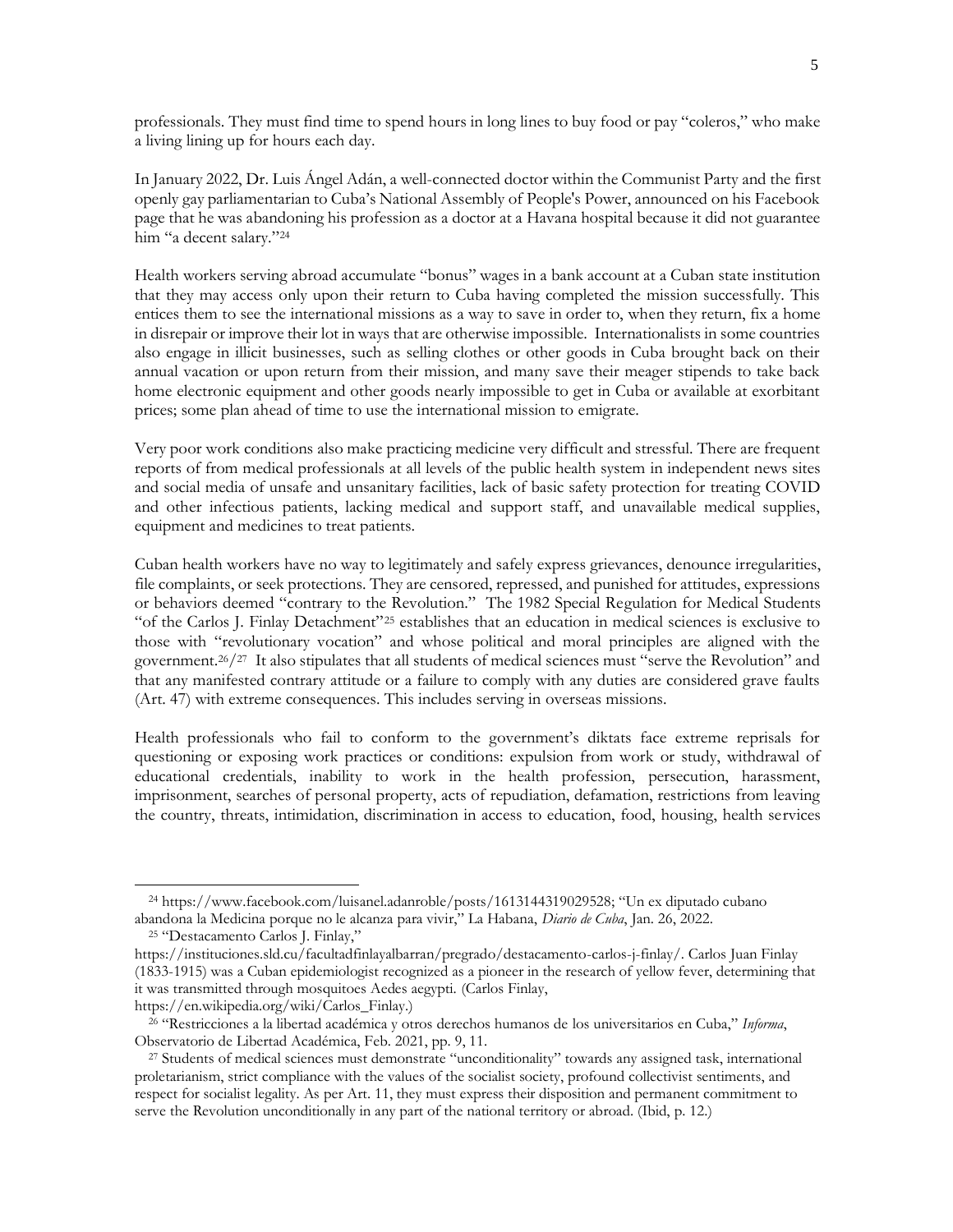and others, detentions without due process, illegal or unjustified surveillance, interference in communications,<sup>28</sup> and even forced disappearance or death.<sup>29</sup>

Despite facing severe consequences for expressing their views and complaints, some do so openly. In August 2021, around fifty doctors from the eastern province of Holguín took to social media to demand resources and respect for their work; a few weeks earlier, they had organized to pay home visits outside working hours and called themselves "Support Commission of Street Doctors" ("Comisión de Apoyo Médicos en las Calles," CAMC).<sup>30</sup> But dissenters have been expelled and their medical titles invalidated.<sup>31</sup> In February 2021, Dr. Johan Pérez Leyva, a General Internist from Las Tunas, posted in social media on shortages of medicine and medical supplies; he was interrogated by State Security, sanctioned with a 10% reduction in his salary, and threatened with worse consequences.<sup>32</sup> In April 2021, Dr. Alexander Figueredo Izaguirre, a General Internist from the eastern city of Bayamo, was terminated from his employment at a clinic and forbidden from practicing his profession for at least five years for making Facebook posts critical of the public health system.<sup>33</sup> Dr. Manuel Guerra endured increasing police persecution for his demands on social media for human rights, in October 2021 was arbitrarily arrested by State Security and expelled from his job as an obstetrician at a hospital in Holguín; <sup>34</sup> in March 2022, he felt forced to leave the country.<sup>35</sup>

#### Characteristics of the "medical missions"

The health workers typically go overseas for two to three years, depending on the country, and sign a contract with a Cuban state entity right before boarding the planes that will fly them to their assignments. The government of the host country typically enters into a bilateral agreement with the Government of Cuba through its Ministry of Public Health or a state-owned entity and pays with public funds for the Cubans to deliver the health services free of charge to the patients. However, there are at least two other known modalities of "health cooperation" with the services of exploited Cuban workers.

Triangular cooperation agreements (TCP)<sup>36</sup> have since the 1970s —perhaps earlier— allowed for many governments and international organizations to fund Cuba's delivery of comprehensive health services (including exports of medical products) to underdeveloped countries namely in Africa and the

<sup>28</sup> Ibid, pp. 42-43.

<sup>29</sup> See a summary of selected cases at CubaArchive.org "Repression of scientists and health professionals in revolutionary Cuba," Cuba Archive, June 17, 2021. A group of independent doctors recently formed in Cuba, Free Union of Cuban Doctors, is also collecting information on persecuted health professionals and publishing a list of documented cases. See https://gremiomedicocubanolibre.com/listado-de-personal-perseguido-2/

<sup>30</sup> Patrick Oppmann, "Cuban doctors voice rare criticism of government's Covid-19 handling," *CNN*, Aug. 22, 2021; Sarah Marsh, "Rare doctors' outcry highlights Cuba's COVID crisis, growing dissent," *Reuters*, Aug. 18, 2021.

<sup>&</sup>lt;sup>31</sup> A recent example is reported in "Alexander Figueredo's Doctor of Medicine degree disabled for political reasons," Codelist, Nov. 23, 2021. The disbarred doctor is a source for this study.

<sup>32</sup> "Alexander Figueredo's Doctor of Medicine degree disabled for political reasons," Codelist, Nov. 23, 2021; "Repression of scientists and health professionals in revolutionary Cuba," *Cuba Archive*, June 17, 2021,

https://cubaarchive.org/wp-content/uploads/2021/06/Repression-of-doctors-and-scientists.pdf. <sup>33</sup> Ibid.

<sup>34</sup> "Expulsado el médico cubano Manuel Guerra de su puesto laboral: 'esto es otra causa para el 15N," Holguín, *Diario de Cuba*, Oct. 21, 2021.

<sup>35</sup> Yoani Sanchez, " "I Left Cuba Because I Felt Alone in My Struggle," Says Dr. Manuel Guerra. 14ymedio.com/Translating Cuba, March 17, 2022.

<sup>36</sup> Triangular cooperation normally involves a traditional donor from the ranks of the OECD's Development Assistance Committee, an emerging donor in the South, and a beneficiary country in the South. (Guido Ashoff, "Triangular Cooperation: Opportunities, risks, and conditions for effectiveness," Special Report, Development Outreach, World Bank Institute, Oct. 2010.)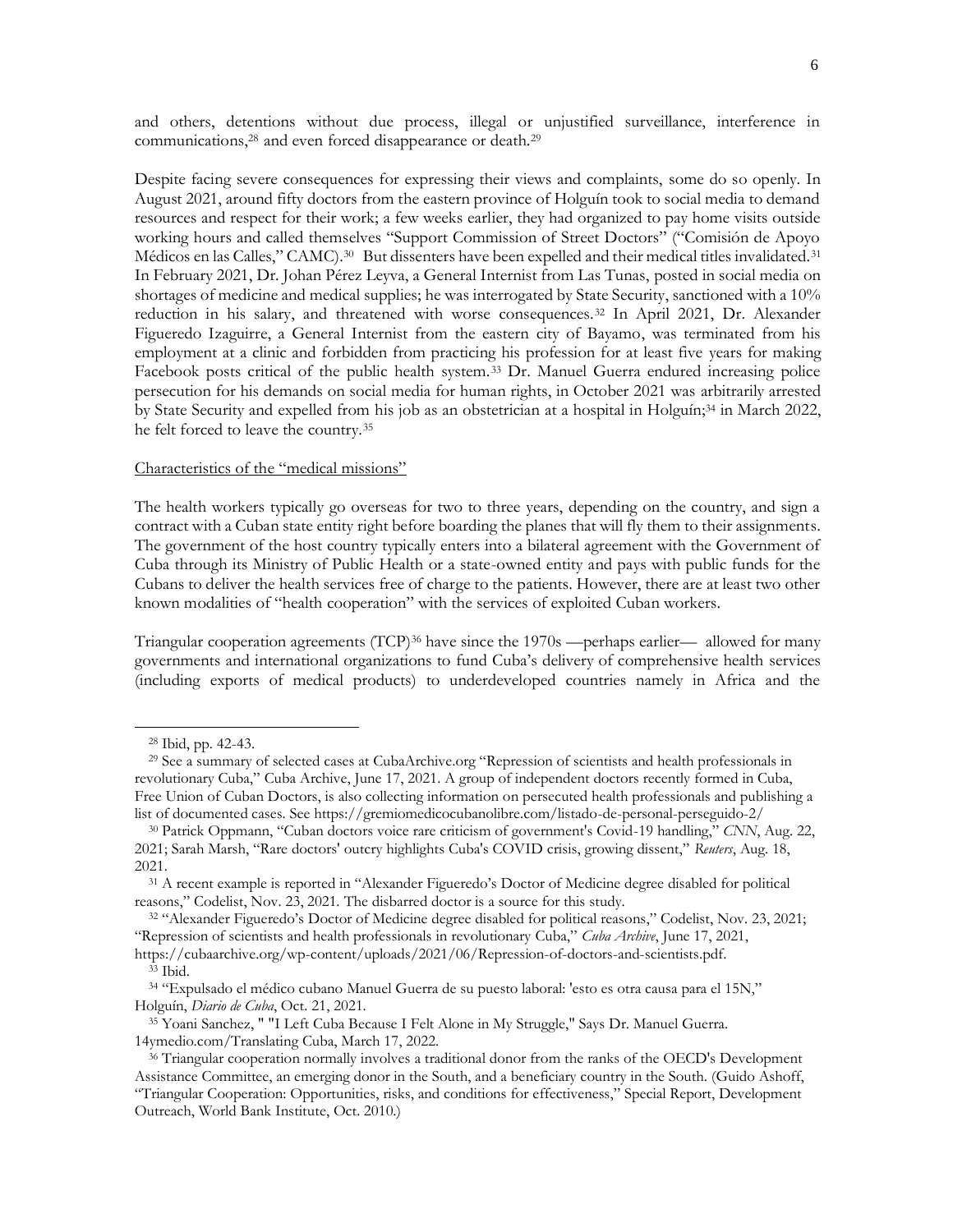Americas.<sup>37</sup> These tripartite "collaborations" pay Cuba to provide dutiful, compliant, and relatively cheap workers to deliver healthcare to underserved populations in remote and hardship areas for which recruiting local or foreign doctors is costly and difficult or in times of natural disasters and epidemics. <sup>38</sup> They are channeled through the UN system, particularly through the Pan American Health Organization (PAHO), the World Health Organization (WHO), and the United Nations Children's Fund (UNICEF), and occur in the context of South-South cooperation promoted by the United Nations Development Programme.<sup>39</sup> Many democratic governments, including France, Australia, Brazil, Norway, Germany, Luxembourg, Japan, Mexico, and South Africa, as well as assorted international organizations have entered into these triangulation arrangements. The arrangements involve all the usual aspects of the trafficking described in this report but are officially considered "humanitarian;" to date they have failed to consider the rights of the exploited Cuban workers, the resulting impact on the Cuban population of funneling human resources, services, and supplies to other countries, or negative aspects they represent for the host country.

Another modality of what Cuba denominates "health cooperation" are the "international clinics," private clinics established by Cuba in third countries that bill local patients or their medical insurance like any other local health provider. There is little information in open sources on these clinics; presumably, the owners are companies or entities of the Cuban state or their figureheads. The clinics are staffed with health personnel brought from Cuba likely subjected to the same schemes of labor exploitation as the medical brigades contracted to governments. From anecdotal accounts and media reports, it appears that these clinics are operating in at least Angola, Dominican Republic, Serbia, Peru, and Portugal and, until 2019, in Bolivia.<sup>40</sup>

Most of the "health collaboration" accords are not available for review and are difficult to obtain in host countries even by legal means, such as by request from the legislative branch or under transparency and accountability laws. A few agreements made public or otherwise obtained for legal cases or journalistic investigations (with PAHO/Brazil, Guatemala, Ecuador, Uruguay, and Kenya) include clauses by which host governments agree to trafficking practices that:

<sup>37</sup> See examples of triangular cooperation with Cuba in Joel Millman, "New prize in Cold War: Cuban doctors," *The Wall Street Journal*, January 15, 2011; Freddy Cuevas, "Maduro: médicos cubanos se quedarán otro año en Honduras," Associated Press, Tegucigalpa, Aug. 31, 2005; Julie Feinsilver, "Cuban medical diplomacy: when the left has got it right," COHA - Council on Hemispheric Affairs, Oct. 30, 2006; Marimón Torres, Nestor, and Evelyn Martínez Cruz. "Cooperación Técnica entre Cuba y la OPS/OMS. Su Historia y Futuro." Editorial Ciencias Médicas, No. 8, 2009, http://www.revinfodir.sld.cu/index.php/infodir/article/view/370; Nestor Marimón Torres and Evelyn Martínez Cruz, "Evolución de la colaboración médica cubana en 100 años del Ministerio de Salud Pública," Revista Cubana de Salud Pública, Vol .36, No.3, Ciudad de La Habana Jul.-Sep. 2010; Jenry Carreño Cuador and Esther Paredes Esponda, "Cooperación triangular en la diversificación de la exportación de servicios médicos cubanos," Revista de Información científica para la Dirección en Salud, La Habana, Núm. 36, Abril 2021, http://portal.amelica.org/ameli/jatsRepo/445/4452352024/html/index.html.

<sup>38</sup> On November 3, 1998, Cuba officially launched the Comprehensive Health Program, to send Cuban doctors to remote and underserved areas; analysts believe this was made official in order to neutralize complaints by medical associations of the host countries against the presence of the Cuban doctors. (Roberto Jesús Quiñones Haces, "Colaboración médica cubana: facturando en nombre del altruismo," *CubaNet*, Guantánamo, Apr. 30, 2021.)

<sup>39</sup> Some of these arrangements are believed to be in force.

<sup>40</sup> The international clinics would fall under modality number 7.) of the Cuban state entity *Comercializadora de Servicios Médicos Cubanos* (CSMC) titled "Professional services associated with medical and health services abroad." At year-end 2021, Yamila de Armas, president of CSMC informed Cuban state media that the company expected to "expand the export portfolio in all business modalities and certify and promote the accreditation of international clinics. (See Lissey del Monte Valdés, "Comercializadora de Servicios Médicos Cubanos celebra su décimo aniversario," Redacción MINSAP, 12 de octubre de 2021; and "La Habana dice que necesita continuar fomentando y diversificando las exportaciones como una 'importante fuente de ingresos'," La Habana, *Diario de Cuba*, 13 de octubre de 2021.)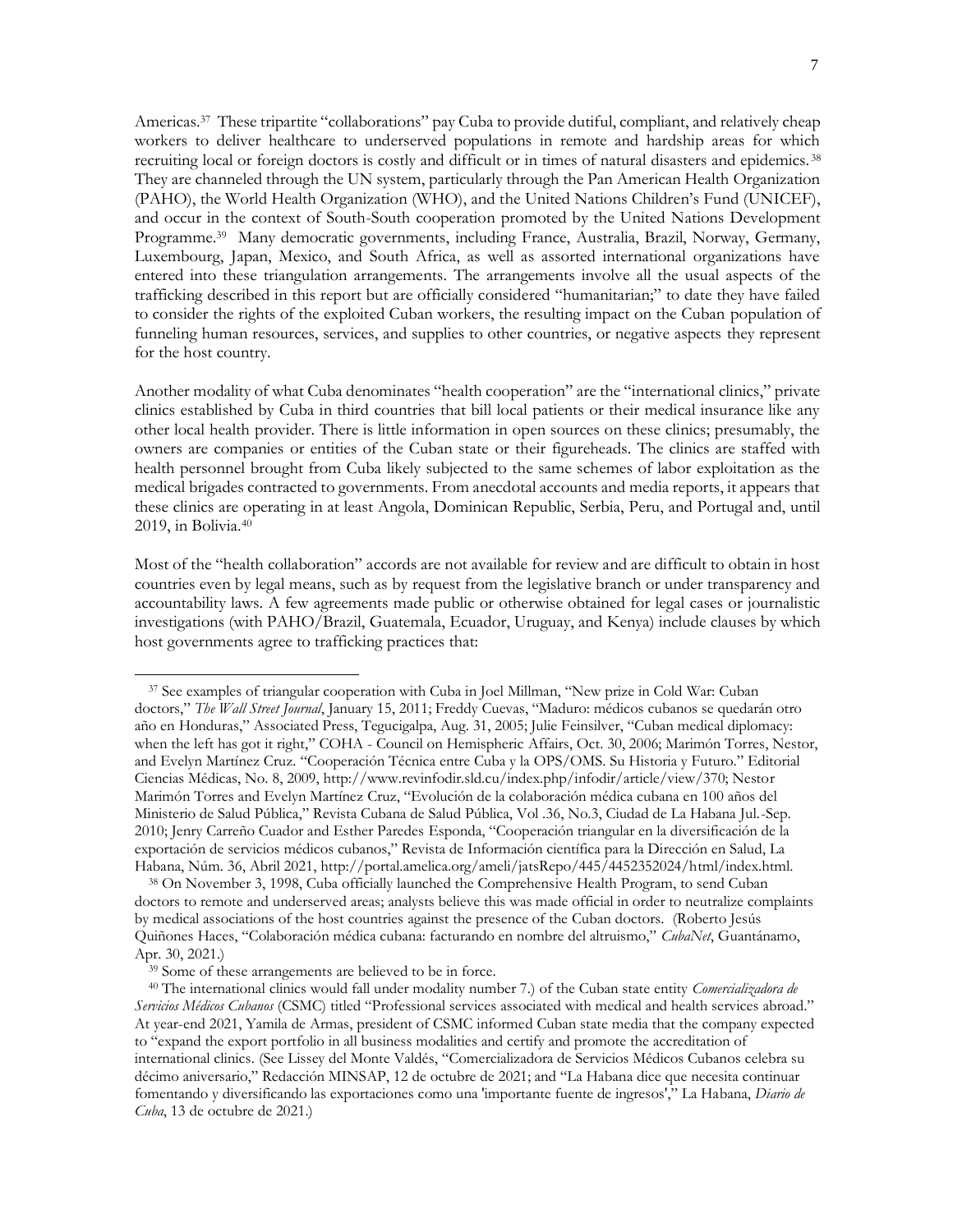- 1. deny the Cuban health workers permission to reside in the country or obtain credentials to practice or work in the public health system outside the employment arrangement with the Cuban state entity;
- 2. make payments to the Cuban state entity that implicitly or explicitly involve wage confiscation;
- 3. pay for their airfare and other travel costs of disciplined workers repatriated by Cuba;
- 4. keep the agreements confidential.<sup>41</sup>

Even though the Government of Cuba goes to great lengths to prevent workers from "deserting" their missions abroad, punish those who do, and workers who emigrate face enormous hurdles to practice their trade, thousands have abandoned or overstayed their assignments. Many made their way to the United States, especially from 2006 to 2017 through the Cuban Medical Professional Parole program that authorized special visas and quick residence to several thousand Cubans working in medical missions in third countries. Around 2,000 Cuban doctors remained in Brazil after Cuba terminated its large mission there November 2018; it had been established there since 2013.42/<sup>43</sup>

#### Motives and incentives for the Cuban State

The Government of Cuba derives a multitude of important benefits from its medical missions: economic; political leverage, support, loyalty, and influence (including votes in multilateral institutions; a channel for the collection of intelligence in host countries and to further trough clandestine intelligence work the regime's goals; and propaganda to elicit international praise, legitimacy, and sympathy for the Cuban dictatorship and its brand of socialism —inside Cuba it deflects the population's disappointment with their country's health system and government.

The economic benefit to Cuba for the export services of medical workers is very high, as the Cuban partner in the agreements typically retains 95-75% of what it receives in payment for the services and the associated costs are presumed to be quite low.<sup>44</sup> Cuba receives gross payment in hard currency from which it pays the health workers a fraction that ranges from 5% to 25% of which the largest portion of this amount is retained in Cuba and may only be withdrawn if the worker return to the island having successfully completed the international mission.

<sup>41</sup> An agreement Cuba-Uruguay on orthopedic services has a clause (Art. 5) requiring confidentiality for two years from the date of termination of the agreement that reads: "Both parties agree not to disseminate or disclose or make public any information exchanged between them to which they may have had access on the occasion of this Agreement when this information is not in the public domain, except as required by law or mutual agreement between them." ("Convenio para la prestación de servicios en la esfera de la salud entre el Ministerio de Salud Pública de la República de Cuba y el Ministerio de Desarrollo Social de la República Oriental de Uruguay," signed on Nov. 28, 2018.)

 $42$  In 2013, the government of Dilma Rousseff had hired over 11,000 Cuban doctors to live and work for three years in underserved areas of Brazil, using PAHO as an intermediary for the program known as *Mais Médicos*. On November 14, 2018, the Cuban government abruptly announced that it would remove all its doctors from Brazil starting the following day. Incoming President Jair Bolsonaro had promised during his presidential campaign to hire the workers directly and allow them to bring their families to Brazil. 836 (10%) of the 8,471 doctors who were in Brazil on Nov. 2018 stayed despite strong pressures from the Cuban government. (Shasta Darlington, "Cuba is pulling doctors from Brazil after 'derogatory' comments by Bolsonaro," *The New York Times*, Nov. 14, 2018; Leticia Martínez Hernández, "El abrazo de Raúl a los héroes que vuelven," *Granma*, Nov. 23, 2018.

<sup>43</sup> 836 (10%) of the 8,471 doctors who were in Brazil on Nov. 2018 decided to stay despite great pressures on them and their families from Cuban authorities; they joined many others who had previously abandoned their missions. ("Thousands of Cuban doctors stranded in Brazil with nowhere to go," *EPA/ EFE*, Sao Paulo, Feb 4, 2019, https://www.efe.com/efe/english/world/thousands-of-cuban-doctors-stranded-in-brazil-with-nowhereto-go/50000262-3887868.)

<sup>44</sup> Estimating costs is very difficult given the lack of public data but these would include promotion and logistical/operational costs for the diplomatic corps, intelligence services, and propaganda apparatus.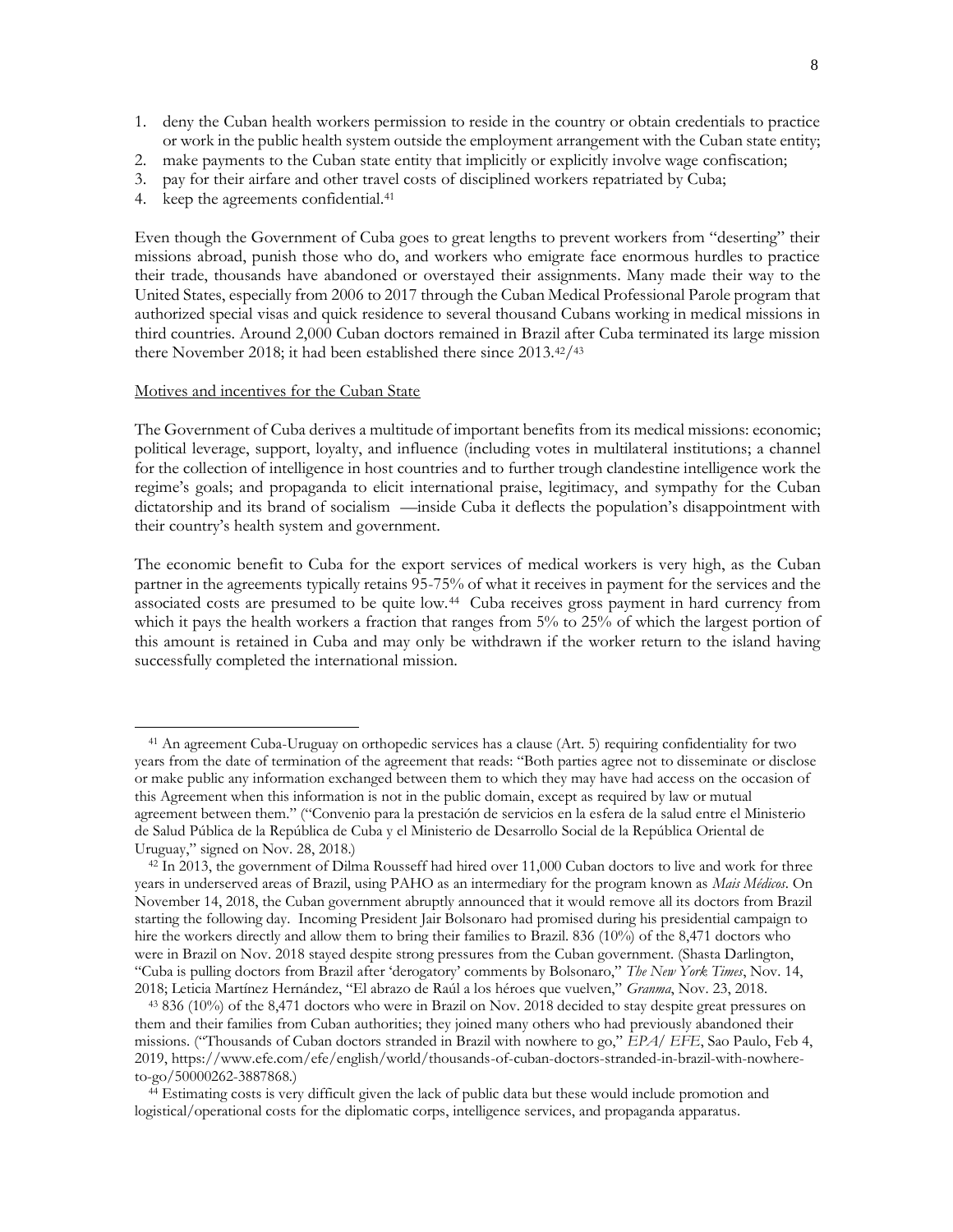Cuba might not have charged for some of its emergency health services in certain countries after natural disasters, however, there is insufficient information to confirm this and, in many cases, triangular cooperation is believed to have covered Cuba's costs. Regardless, the emergency medical brigades have historically allowed Cuba to advance its strategic interests and establish footholds for subsequent, profitable, and extended health "collaboration" arrangements.

| In Cuban pesos<br>equivalent to \$US: 1 to 1 |                             |                              |                                                |
|----------------------------------------------|-----------------------------|------------------------------|------------------------------------------------|
| Year                                         | Total<br>export<br>services | Gross<br>tourism<br>revenues | <b>Export</b><br>services<br>net of<br>tourism |
| 2003                                         | \$2,845                     | \$1,999                      | \$845                                          |
| 2004                                         | \$3,634                     | \$2,114                      | \$1,521                                        |
| 2005                                         | \$6,550                     | \$2,399                      | \$4,152                                        |
| 2006                                         | \$6,667                     | \$2,235                      | \$4,433                                        |
| 2007                                         | \$7,952                     | \$2,236                      | \$5,715                                        |
| 2008                                         | \$8,566                     | \$2,347                      | \$6,220                                        |
| 2009                                         | \$7,763                     | \$2,082                      | \$5,680                                        |
| 2010                                         | \$9,660                     | \$2,218                      | \$7,442                                        |
| 2011                                         | \$10,281                    | \$2,503                      | \$7,778                                        |
| 2012                                         | \$12,760                    | \$2,613                      | \$10,147                                       |
| 2013                                         | \$13,027                    | \$2,608                      | \$10,419                                       |
| 2014                                         | \$12,663                    | \$2,546                      | \$10,117                                       |
| 2015                                         | \$11,369                    | \$2,829                      | \$8,550                                        |
| 2016                                         | \$11,102                    | \$3,069                      | \$8,033                                        |
| 2017                                         | \$11,128                    | \$3,169                      | \$7,960                                        |
| 2018                                         | \$11,290                    | \$2,192                      | \$9,098                                        |
| 2019                                         | \$9,837                     | \$2,645                      | \$7,222                                        |
| 2020                                         | \$6,879                     | \$1,152                      | \$5,727                                        |

Statistics provided by the Cuban government or cited in the government-controlled media are ripe with contradictions and discrepancies and likely do not effectively reflect export services; they are also published with long delays in time and little detail. However, they are the only data available for analysis and indicate that since 2005, export services constitute Cuba's largest official source of revenues —more than any other sector of the Cuban economy and almost three times the gross revenues from tourism. 45 The medical missions have also allowed Cuba to strengthen ties with host nations and other partners that have led to assistance, loans, investments, and markets for Cuba's exports.

According to Yamila de Armas, president of Cuba's state enterprise *Comercializadora de Servicios Médicos Cubanos*, health export services in 2020 were 50% of all export services, which, in turn, amounted to 80% of all exports.<sup>46</sup> A breakdown of exports services was first provided by Cuba's Office of National Statistics for the year 2018 and successively for 2019 and 2020; it itemized diverse professional services, support services, and "other services not specified." In just 2018 to 2020, export revenues from health services amounted to \$15.8 billion: \$6.4 billion in 2018, \$5.4 billion in 2019, and \$3.99 billion in 2020. <sup>47</sup>/ <sup>48</sup> If the reported support services and "other services" are associated to the internationalist missions, these would bring total revenues for these export services from \$8.1 billion in 2018 to \$4.9 billion in 2020, as these have also suffered a downward trend.

Cuba also derives benefit by selling pharmaceutical products to many countries hosting the medical brigades, often as a "package deal" part of the agreement. In 2019, the last available year of trade data, Cuba exported \$22.5 million in pharmaceutical products<sup>49</sup> and Cuba's state biotechnology and conglomerate *BioCubaFarma* reported to have exported its products

<sup>45</sup> Trade data derived from countries importing services from Cuba ("mirror statistics") confirm this.

<sup>46</sup> "Comercializadora de Servicios Médicos Cubanos celebra su décimo aniversario", MINSAP, Oct. 12, 2021, https://salud.msp.gob.cu/comercializadora-de-servicios-medicos-cubanos-celebra-su-decimo-aniversario/.

<sup>47</sup> Anuario Estadístico de Cuba, Sector Externo, Oficina Nacional de Estadísticas e Información, República de Cuba, 8.13. Valor del comercio exterior de servicios exportados por divisiones.

<sup>48</sup> The decline in revenues began in 2014 and is presumably attributed to a lower payment per worker for the very large medical mission in Venezuela, which has experienced a financial crisis since at least that year, as well as to the end of a large contingent from 2013 to 2018 in Brazil that had around 8,500 Cuban doctors when Cuba suddenly terminated the agreement in November 2018.

<sup>49</sup> Observatory of Economic Complexity,

https://oec.world/en/visualize/tree\_map/hs92/export/cub/show/630/2019/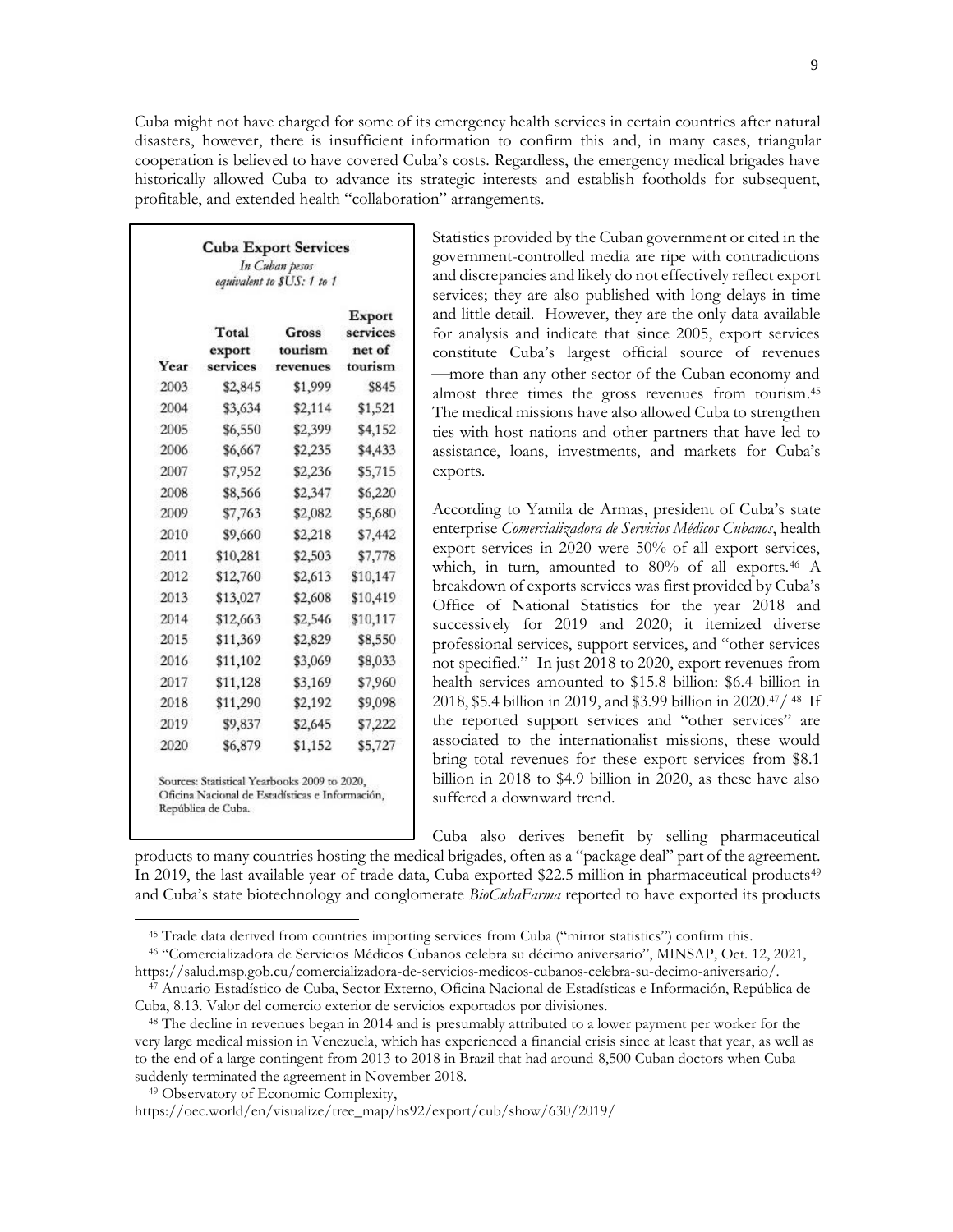to 40 countries in 2020. <sup>50</sup> Meanwhile, the Cuban population has faced increasing and extreme medicine shortages, including of the most basic drugs or for COVID.51/<sup>52</sup>

## A false humanitarian narrative to justify the trafficking

Although Cuban officials declare that the country exports medical services to fund the national public health system, the Cuban population has seen little benefits from the huge service exports revenues in healthcare.

In stark contrast to the vast resources that Cuba has reported receiving in export revenues from health and social services since at least 2005, its investment in healthcare and social services in Cuba constitutes a declining and miniscule share of its reported GDP: in 2014: \$103.9 million (0.9%), in 2015: \$190 million (0.9%), in 2016: \$232.6 million (3.2%), in 2017: \$160.3 million (3.3%), in 2018: \$146.7 million (0.8%), and in 2019: \$96.9 million.<sup>53</sup>

Health workers, including doctors, have also been sent abroad to the detriment of health services for the local population. Cuba declares that it can help other countries because it has 100% medical staff coverage for its population. Yet, since the mid-2000s, complaints have abounded throughout the island of Cuba of lacking medical personnel, particularly specialists. The reported doctor-patient ratio, however, appears to be based on all trained doctors including those abroad,<sup>54</sup> as Cuba's Health Yearbooks do not report the internationalists separately. In 2009-2010 there was a sudden reduction of 46,160 health "technicians and auxiliaries" and 6,590 "nurses and nursing auxiliaries." In 2010-2011, the number of family doctors in Cuba decreased by a whopping two-thirds (a sudden drop of 23,111 family doctors from 36,478 in 2010 to 13,367 in 2011). In those years, the number of Cuban health personnel sent to Venezuela was increasing precipitously.<sup>55</sup>

During the pandemic, Cuba stepped up sending doctors and nurses to many other countries to generate financial resources. <sup>56</sup> Reports on independent news sources and social media of a shortage of medical personnel on the island were especially frequent in 2021. A September 2021 *Diario de Cuba* report indicates that the León Cuervo Rubio Hospital in Pinar del Río only had three doctors for 300 patients

<sup>50</sup> BioCubaFarma: bringing Cuban biopharma to the world, Accessed Mar. 8, 2022, https://www.nature.com/articles/d43747-020-00522-5

<sup>51</sup> See "Cubans, amid medicine scarcity, turn to herbal remedies and bartering," *Reuters*, Apr. 21, 2021; Guillermo Martinez and Sarah Marsh, "Cuban diaspora sends medicines to alleviate dire shortages," *Reuters*, Aug. 12, 2021; "Cuba faces "tense situation" due to shortage of medicines," *OnCuba*, Jul. 6, 2020; Nora Gámez Torres, "Food shortages, a decrepit economy, and now the coronavirus: harder times ahead for Cuba," *The Miami Herald*, Mar. 28, 2020.

<sup>&</sup>lt;sup>52</sup> Even the drugs made in Cuba are scarce for the local population, as they are exported for profit. In January 2022, the president of the state-owned *BioCubaFarma,* Dr. Eduardo Martínez, reported that Cuba had overachieved its export projection for 2021of Cuban-produced medications<sup>52</sup> as the extreme drug shortages on the island resulted primarily from a 50% deficit in the "financing" needed to import required raw materials and inputs. (Susana Antón Rodríguez, "En junio debe comenzar a mejorar producción de medicamentos," *Granma*, Jan. 30, 2022. )

<sup>53</sup> "Cuba*:* gasto en salud del gobierno central, 2000-2015 (en porcentajes del PIB)," Comisión Económica de América Latina (CEPAL), https://observatoriosocial.cepal.org/inversion/es/paises/cuba.

<sup>54</sup> The government reports to have trained, since the start of the Revolution on January 1, 1959 until the last graduating class of doctors in 2019, 376,608 health professionals, of which 171,362 are doctors. ("El país de las batas blancas anda de hermano." *Granma*, Mar. 21 2020.)

<sup>55</sup> Anuario Estadístico de Cuba, Oficina Nacional de Estadística e Información.

<sup>56</sup> Cuban medical brigades for Covid-19 (Mar. 2020 - Feb. 2022), Number of "collaborators," Cuba Archive, https://docs.google.com/spreadsheets/d/1ubMeQPv5APGPr7fy49AS8vClTP4G0CiCnkN4uuFFirg/edit#gid= 976424376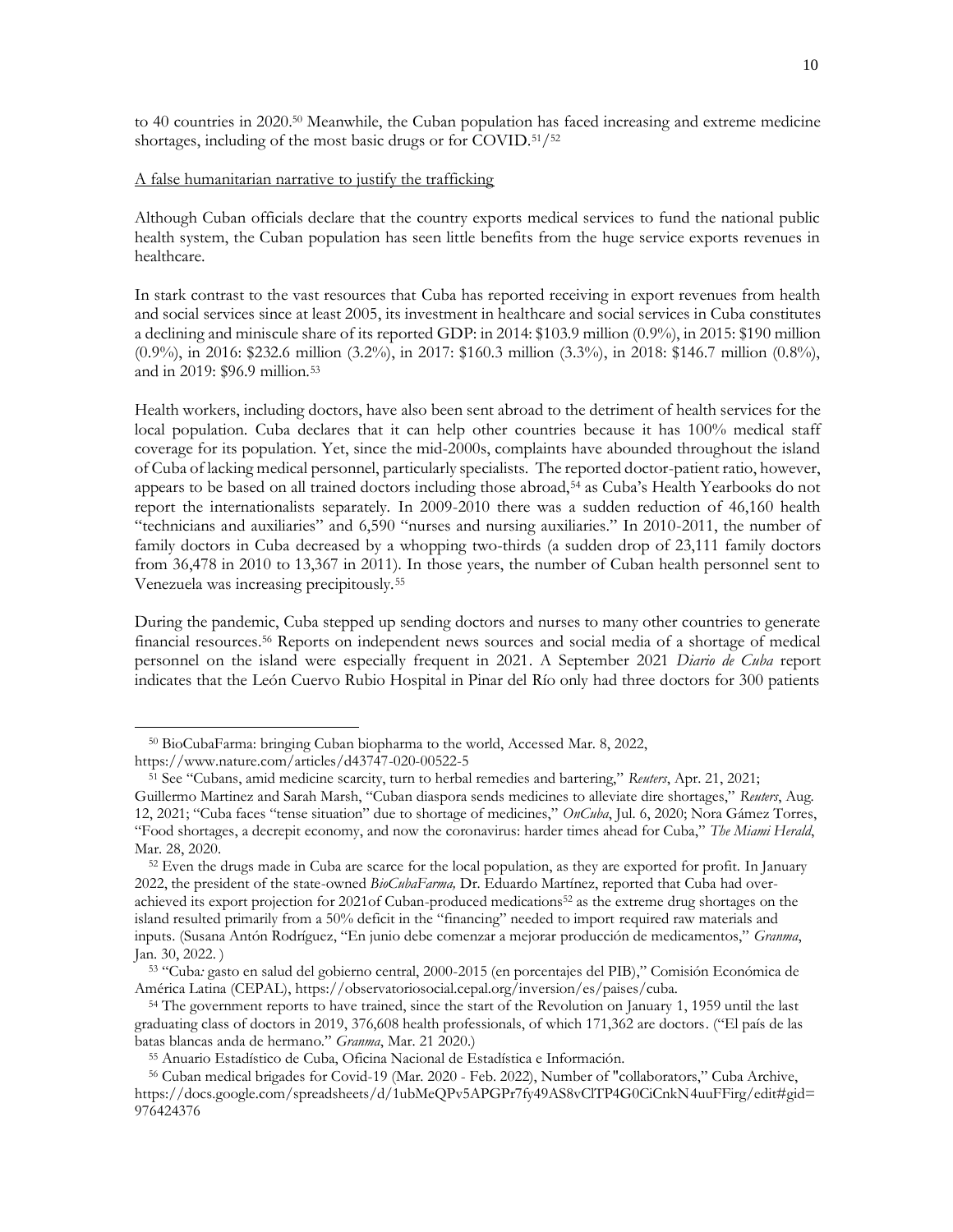who also had to deal with an extreme lack of medication.<sup>57</sup> The open secret has even crept into Cuban media official; the Cuban Communist Party daily *Granma* featured in August 2021 an interview with the director of the largest hospital in Guantánamo province, Hospital Agostinho Neto, acknowledging serious deficiencies in medical services, including that his hospital only had two doctors and some nurses to attend to the 150 patients arriving daily.<sup>58</sup>

Making matters worse, the Cuban health system is based on apartheid. Most citizens are forced to contend with under-staffed and decrepit, filthy, facilities chronically lacking essential medications, medical supplies and equipment —many even lack running water and patients must bring their own bed sheets and food to the hospital. Meanwhile, the nomenklatura (top Communist Party members) and hard-currency paying foreigners lured by health tourism services<sup>59</sup> have access to exclusive facilities with superior services, equipment, and supplies.

Finally, the very large share of Cuba's GDP derived from export services, around 80%, embeds the economy with excessive external dependence and diminished pressure for needed structural economic reforms and thwart the allocation of resources to productive activities inducing a more sustainable development.

# **V. Overview of systemic and ongoing violations**

In addition to extensive work by Cuba Archive since 2009 documenting the following violations with direct testimony, several major news organizations have provided extensive coverage validating its findings. Emblematic pieces in English include:

- Nicholas Casey, "Is Unspeakable': How Maduro Used Cuban Doctors to Coerce Venezuela," Voters," *The New York Times*, March 17, 2019.
- "The hidden world of the doctors Cuba sends overseas," *BBC News*, 14 May 2019,
- Pete Pattisson, "Cuba's secret deal with Qatar to take up to 90% of doctors' wages," Dukhan, *The Guardian*, 8 Nov 2019.

A letter of August 2021 to the Norwegian Nobel Committee by 54 health professionals, mostly doctors, who had served in Cuba's medical missions<sup>60</sup> refers to some of the systematic and pervasive violations -current and historic- detailed below.

## 1. Restriction of movement**:** migration controls

Cuban citizens face entry and exit restrictions to and from their own country and health workers are subject to especially strict restrictions: they may not leave the country without a special government permission that is very difficult to obtain and those seeking to emigrate are denied exit authorization for at least five years. The legal restrictions include:

• Articles 215, 216, and 217 of Cuba's Penal Code (Law No. 62) forbid citizens from leaving or entering the country without government permission and punish attempting to do so with years of prison.

<sup>57</sup> Osmel Almaguer, "La mayoría de los médicos había enfermado; muchos renunciaban al tratamiento para dárselo a los pacientes," La Habana, *Diario de Cuba*, Sep. 8, 2021.

<sup>58</sup> Gladys Leidys Ramos, ¿Cómo la COVID-19 ha impactado los hospitales?, *Granma*, Aug. 25, 2021.

<sup>59</sup> See CubaforHealth.com and CubaHeal.com.

<sup>60</sup> "Letter to the nobel committee from cuban health professionals," sent by email to the Nobel Committee website on Aug. 19, 2021 at 6:55PM EST, Cuba Archive, https://cubaarchive.org/wp-

content/uploads/2021/11/Letter-to-the-Nobel-Committee-8.19.2021.pdf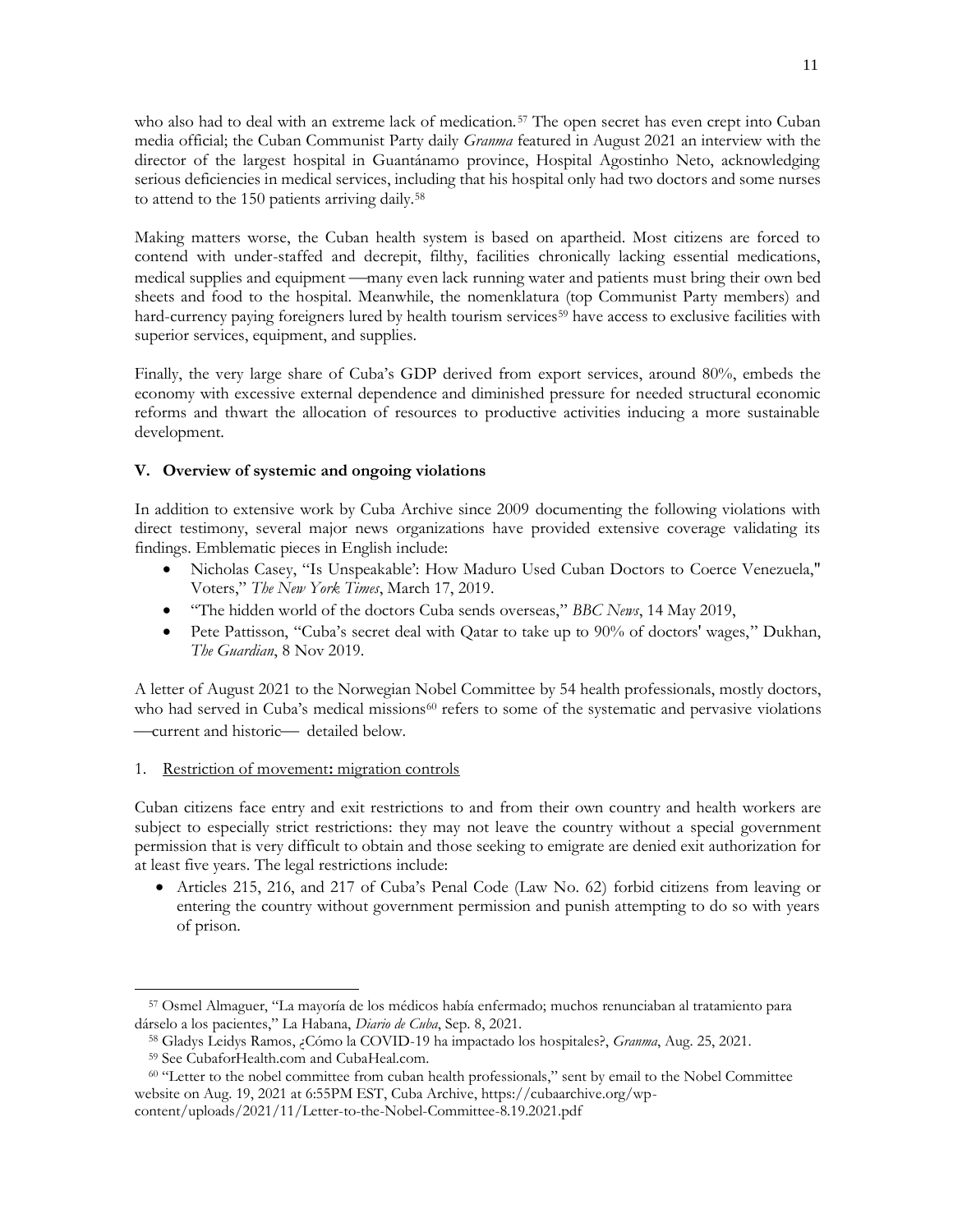- Article 135 of Cuba's Penal Code punishes with up to eight years of prison the "dereliction of duty," such as intending to abandon or abandoning a post abroad or not returning to Cuba after completing an assignment.
- Law No. 302 of 2012, which modified the 'Migration law' (Law No. 1312), includes three new articles (Art. 23, 24, and 25) aimed at regulating the entry and exit of Cuban professionals in "vital activities for the economic, social, and scientific-technical development of the country in strategic programs, research projects, and health services."
- Law No. 306 of 2012 establishes that health professionals seeking to emigrate must request authorization in order to leave the country and wait at least five years if granted; medical professionals may only travel abroad with special government permission.
- Workers sent in labor arrangements overseas are issued a special passport in a different color (red) that prevents them from traveling anywhere but to Cuba and the host country; it is often retained by supervisors.
- Citizens' passports to leave and enter the country must be renewed every two years; by law, these may be denied for "national security" reasons.
- Resolution No.168, "Disciplinary Regulation for Cuban civil workers who provide services abroad as collaborators," <sup>61</sup> obligates the exported workers to return to Cuba after completing their assignments.

# 2. Withheld credentials.

Cuba's Ministry of Health forbids giving health workers their educational and professional credentials, so they may not work overseas other than through Cuban government sponsorship.<sup>62</sup>

Collective lawyers' offices (equivalent to law firms in open societies) may not legalize any academic or other document for health professionals or technicians serving in overseas missions or attending international events anywhere in the world, including those granted permission for a temporary trip abroad. (The sole exception is for health professionals authorized to leave the country definitively.)

## 3. Coercive, deceptive, leveraged, and forced recruitment practices.<sup>63</sup>

Workers are usually not informed of the terms of their work contracts until presented with agreements they must sign at the last minute, often right before they embark on flights to the destination country and without access to legal advice; some are not given a copy of the agreement they have signed. Many are informed only upon reaching the destination of the housing and living conditions, work conditions, wages, and other compensation they will receive. In countries with multiple locations that include small towns or remote villages, they are informed of their final assignment upon arriving the country, right before leaving for the location.

<sup>61</sup> "Reglamento disciplinario para los trabajadores civiles cubanos que prestan servicios en el exterior como colaboradores," Republica de Cuba, Ministerio de Comercio Exterior e Inversión Extranjera, Resolución No. 168 de 2010.

<sup>62</sup> Resolución Ministerial No. 1 de 8 de enero de 2010 Ministerio de Salud Pública de Cuba; Michel Suárez, "Bloqueada la legalización de títulos para médicos emigrantes," *Diario de Cuba*, Feb. 19, 2010; "Regulan documentos docentes y laborales para el exterior a profesionales de la salud," http://cubalegalinfo.com/documentos-docentes-medicos.

<sup>63</sup> See "The Role of Recruitment Fees and Abusive and Fraudulent Recruitment Practices of Recruitment Agencies in Trafficking in Persons, United Nations Office on Drug and Crimes, Vienna, 2015, https://www.unodc.org/documents/human-trafficking/2015/Recruitment\_Fees\_Report-Final-22\_June\_2015\_AG\_Final.pdf.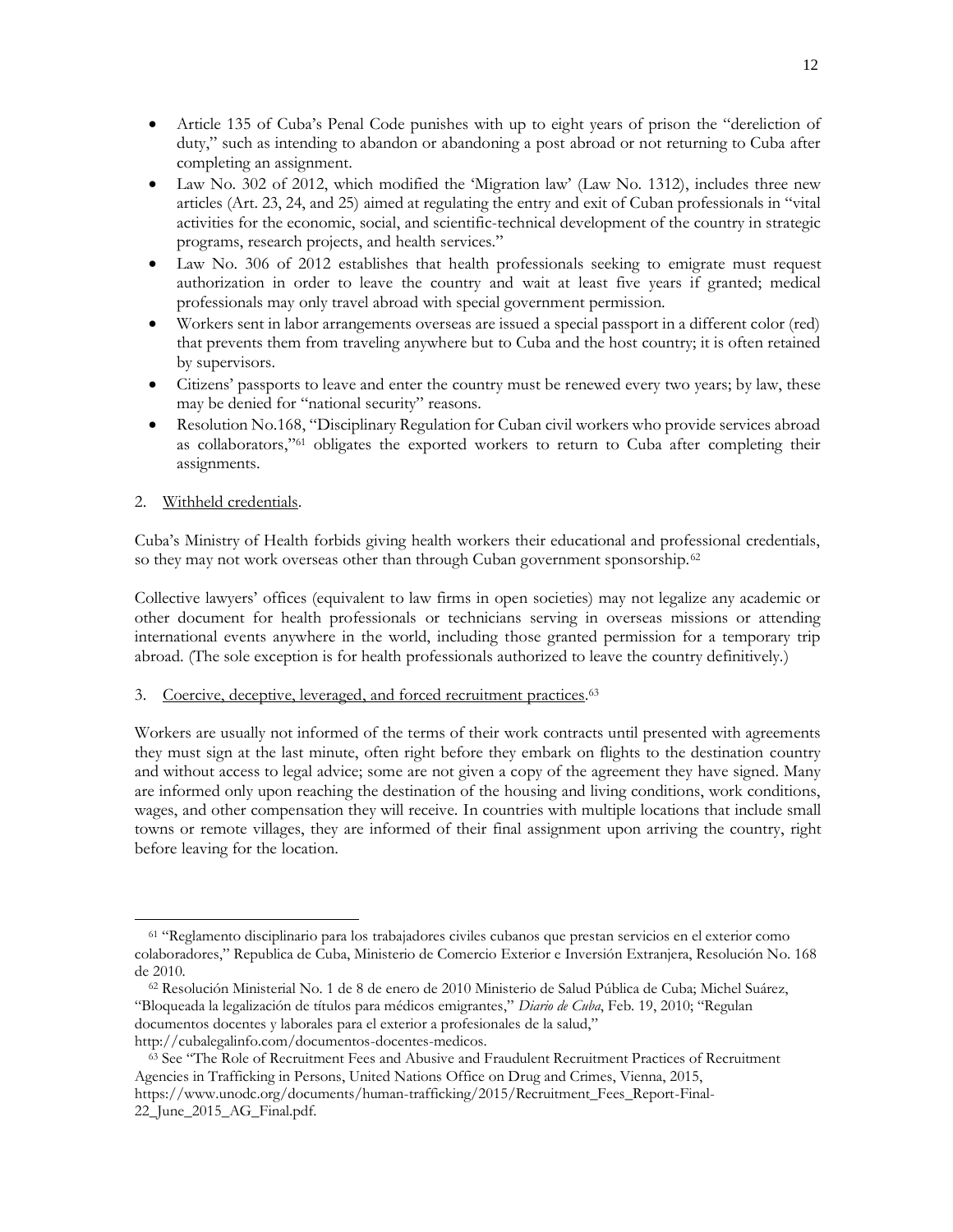Certain locations have always been more coveted and there is a black market to bribe or entice supervisors in Cuba to obtain the best assignments. Assignments in Venezuela, where the majority of the export workers are sent, present an extreme situation, especially in recent years. Due to the increasing economic crisis in both Venezuela and Cuba, their cash-strapped governments are paying a miserly compensation to the Cuban workers and their living and working conditions are dire. As a result, Cuban authorities require health workers to agree to serve in Venezuela as a condition to obtain later assignments in more appealing locations where the pay is better. <sup>64</sup> Some doctors are simply ordered to Venezuela or face severe reprisals.<sup>65</sup>

#### 4. Forced family separation.

The workers must leave their families in Cuba for the term of their contract, which is usually two to three years. They are flown home annually for a month of paid vacation after successfully completing at least eleven months of service. In very few countries family members may visit for a limited amount of time if the worker can afford to pay for their travel and other expenses. Even in cases of grave illness or death of a close family member, the worker may not travel back to Cuba unless authorized and at his/her own cost. The resulting long separations cause heartbreak and psychological trauma to the workers as well as their spouses, children, and other loved ones. Many marriages end in divorce, parents miss seeing their children grow up, and children suffer traumas and learning and behavioral problems. The majority of the doctors and nurses sent abroad are women, often single mothers who leave behind children, often very young ones.

#### 5. Surveillance, control, and punishment.

The workers abroad are subjected to constant surveillance and threats by supervisors and "minders" who are trained agents and spies/collaborators (Cubans who are part of the medical mission or locals assisting Cuba) and whose job is to prevent desertions and make sure the internationalists follow the rules. <sup>66</sup> Some of the medical workers, including doctors, are themselves trained intelligence (clandestine) officers. The health workers must report on their peers and live in an environment of fear, harassment, and threats is a constant source of stress.

If a worker abandons his/her mission while abroad —considered a "desertion"— or stays in the host country at the end of the mission, or fails to abide by any of the terms of service, he/she loses accumulated wages held frozen in Cuba and is denied entry into Cuba for at least eight years. The family members in Cuba often suffer reprisals and systematic harassment and even spouses and children may not be allowed for years to leave the country to join them. The non-profit civil society group *No Somos Desertores* reports having thousands of members all over the world prevented from entering their own country, even to attend to health emergencies and funerals of very close family members. <sup>67</sup>

<sup>64</sup> Maria C Werlau, Testimony of Anonymous Source #1, Miami, November 23, 2019 and March 16, 2022. (Anonymous Source 1 is a female doctor in her 40s who served in medical missions to Haiti and Venezuela for a total of 10 years and currently lives in the U.S. but fears reprisal for close family members in Cuba. She remains in touch with many colleagues serving in the medical mission in Venezuela.)

<sup>65</sup> Maria C Werlau, Testimony of Anonymous Source #2, Miami, March 17, 2022. (Anonymous Source 2 is a female doctor in her early 30s who served in the medical mission to Venezuela in 2017-2019 and currently lives in the U.S. but fears reprisal for a son and a mother in Cuba.)

<sup>66</sup> An October 2020 piece in the digital daily *Diario de Cuba* features the testimony of a Cuban doctor who served both in Venezuela and Brazil and focuses on this aspect. Among other things, she relates that after a fellow doctor abandoned the mission in Brazil: "they kept us locked up in the house, like prisoners, for a week. Every day the mission supervisors for our state came to interrogate us, always asking the same things, to see if we were hiding something." (Antonio Rodríguez Paz, "Los médicos cubanos siempre sentimos que alguien nos está vigilando," *Diario de Cuba*, Holguín, Oct. 24, 2020.https://diariodecuba.com/cuba/1603555174\_25900.html.)

<sup>67</sup> NoSomosDesertores.org.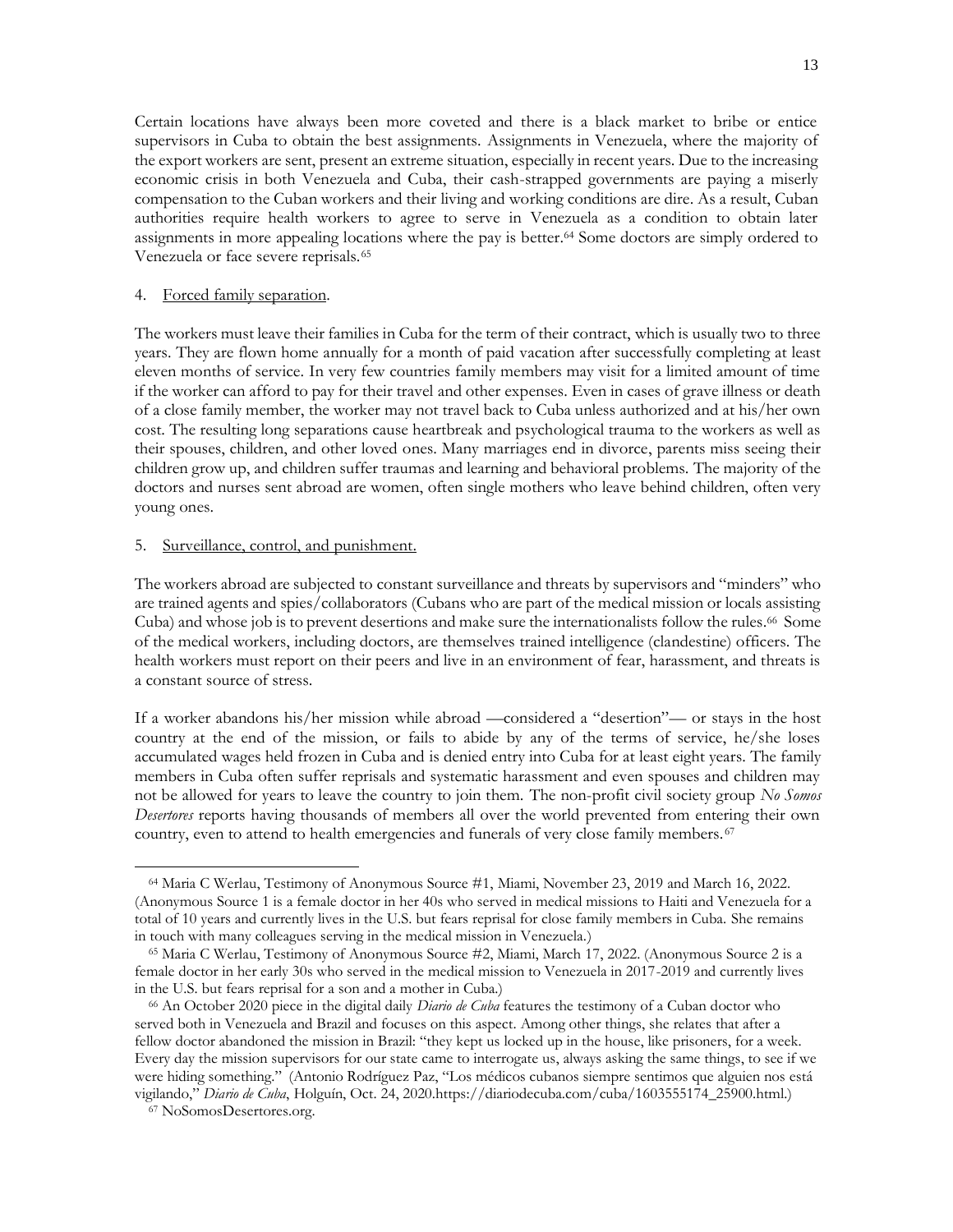A young female doctor assigned to Venezuela who refused to sign fraudulent medical forms endured as punishment sexual harassment, assignment to a dangerous and crime-infested location, and even interrogation, psychiatric torture, and a weeklong confinement in 2019 before being sent back to Cuba; once back home on the island, she was falsely diagnosed with cancer and subjected to an unneeded hysterectomy.<sup>68</sup>

Juan Obana Borges, M.D., an intensive care and internal medicine specialist was expelled from Cuba's medical mission to Mauritania for refusing to release a patient early from the ICU. He died September 11, 2019 at the Charles de Gaulle airport in Paris after his asylum request was denied by France while being escorted back to Cuba by Cuban State Security officials; reportedly, he had a heart attack, but the circumstances were strange.<sup>69</sup>

Complaining or refusing to follow orders, such as to misreport procedures or work long hours without rest, leads to serious reprisals.

#### 6. Unsafe living conditions and hardships.

Many health workers are assigned to remote, unsafe, and very poor areas —at times systematically lacking electricity and running water—including extremely dangerous violence-ridden neighborhoods. Many, especially in Venezuela, have been killed,<sup>70</sup> robbed, raped, and injured. Many have died of rare diseases or of treatable medical conditions from lack of adequate medical facilities in the remote areas where they must live and work.

In some countries they have to share shabby and cramped accommodations with numerous co-workers or local families, lacking privacy, suffering extreme heat (with no air conditioning), and lack even food for an adequate diet and basic supplies such a toilet paper. In Haiti, whose mission currently has 278 Cuban medical workers, <sup>71</sup> many doctors are sent to remote locations and assigned to work and live in a small house with no running water and electricity or internet and telephone connection; they have to find creative ways to get food and must cook with wood —the house is also the clinic, which lacks basic medical supplies and equipment. 72

In Haiti, Cuban doctor Helen Pérez Alabedra was kidnapped on January 13, 2022 and held for ten days,<sup>73</sup> released after the Cuban government presumably paid a ransom.<sup>74</sup> Cuba has maintained a large presence of medical workers in Haiti since 1998 despite the extremely harsh conditions and the political strife, epidemics, hurricanes, and earthquakes the Cuban workers have had to face.<sup>75</sup> It currently has almost 300

<sup>75</sup> For details of the Cuban medical mission in Haiti, see Maria C. Werlau, "Cuba's business of humanitarianism: the medical mission in Haiti," *Cuba in Transition: Volume 21*, Papers and Proceedings of the 21st

<sup>68</sup> M. Werlau, telephone testimony of Anonymous Source 2, op. cit.

<sup>69</sup> See case record for Juan Obana Borges, M.D., https://cubaarchive.org/database/?caseid=6729.

<sup>70</sup> See database.CubaArchive.org for individual records of documented cases of deaths.

<sup>71</sup> "Cuba solidaria con Haití pese a adversidades," Prensa Latina, Jan. 15, 2022,

https://www.prensa-latina.cu/2022/01/15/cuba-solidaria-con-haiti-pese-a-adversidades.

<sup>72</sup> Maria C. Werlau, testimony of two doctors, one male, one female, who served at different times in Haiti. Yosdany Morejón Ortega, "Inmunizados más del 95% de los colaboradores cubanos en Venezuela," Cuba Debate, Mar. 31, 2021.

<sup>74</sup> Initially, it was reported that the kidnappers were requesting \$1 million, then \$100,000; it was eventually reported that Cuba paid \$10,000, although this was not officially confirmed. ("La prensa haitiana afirma que el Gobierno cubano retiró a 78 integrantes de su brigada," Puerto Príncipe, *Diario de Cuba*, Jan. 20, 2022.

Annual Conference of the Association, https://www.ascecuba.org/c/wp-content/uploads/2014/09/v21 werlau.pdf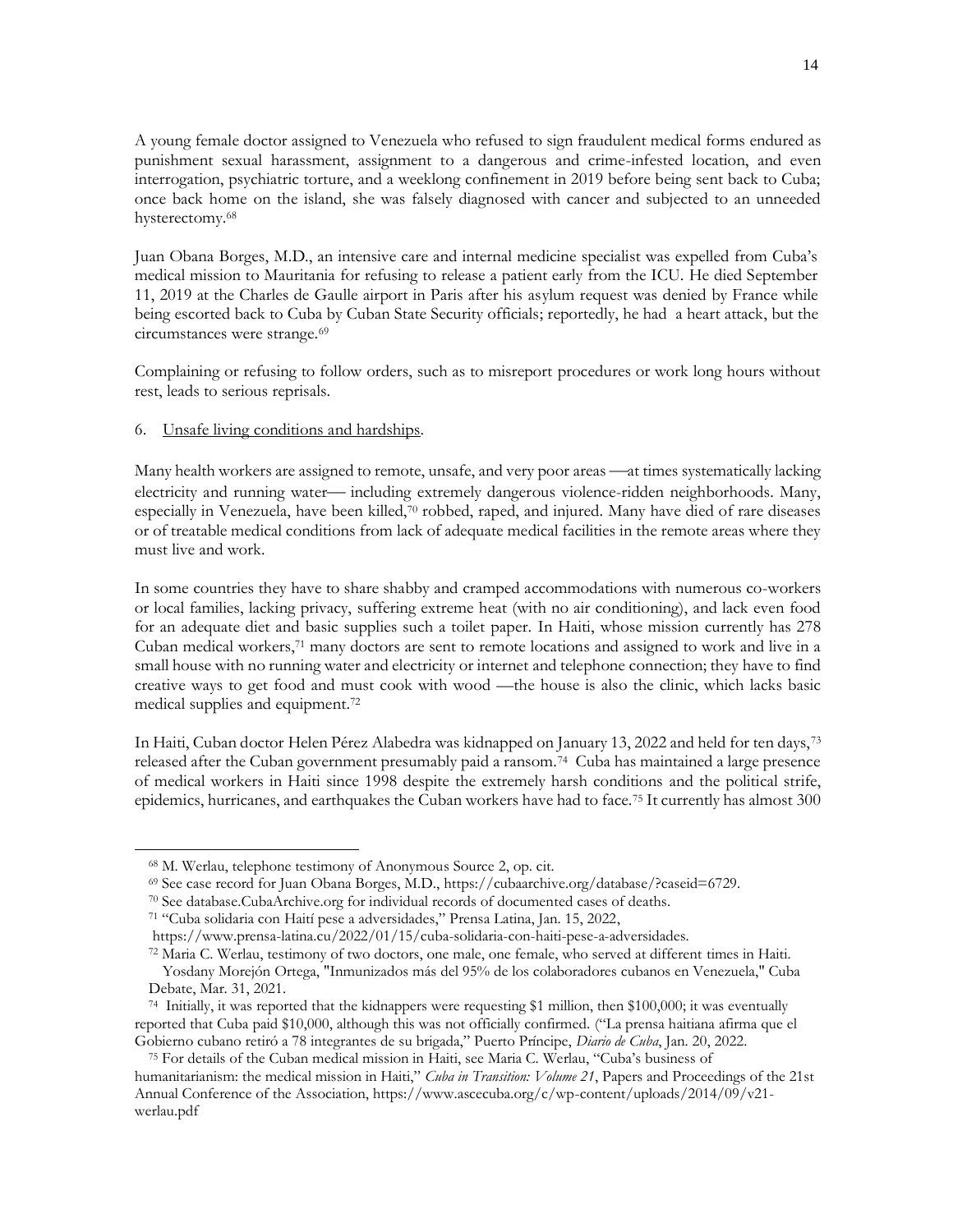workers in its medical brigade despite the extremely dangerous environment, especially for foreigners; in 2021, Haiti was the country with the highest kidnapping rate per capita.<sup>76</sup>

Hardship conditions are alarming for most of the "more than" 21,000 collaborators that Cuba reports in Venezuela. <sup>77</sup> These have recently led to several suicides and preventable deaths (not adequately documented for lack of verifiable information). A young female doctor in Venezuela (2017-2019) was assigned to Petare, a Caracas neighborhood so crime-ridden and dangerous that firearms go off all day and night and only the Cuban doctors who have befriended the local criminals may, with their protection, get on a bus to leave the area. <sup>78</sup> At most neighborhood clinics or small hospitals, known as CDI (*Centros Diagnósticos Integrales*), where the Cuban doctors practice, there is no equipment for diagnosis and almost nothing to treat patients.<sup>79</sup>

A current member of the Cuban medical brigade in Venezuela, a male in his mid 30s, reported that he was sent for the first year to serve in the Amazonian jungle in conditions so terrible he thought he would not be able to endure it. Forced to live and work without electricity, the power in the clinic could only be turned on to complete lab tests for no more than two hours a day. He also had to report false treatments (for Cuba to bill Venezuela) that he was unable to provide due to the lacking electricity. He could only visit patients, whose homes were located on the water, by canoe and had to barter with the local Indians for fish or crocodile tail to get some protein occasionally. In 2021, he able to obtain a transfer only after completing one year of service in those conditions and was sent to a city in Venezuela, where he continues to work for the medical mission in less dire but still very difficult conditions. His plan is to save as much as possible so he can try to find a way to make it to the United States.<sup>80</sup>

In the African continent, stories abound of danger and illness, especially of malaria. In Kenya, two Cuban doctors, Assel Herera Correa, a general M.D., and Landy Rodriguez, a surgeon, were kidnapped in 2019 by the Islamist fundamentalist group Al-Shabaab; they remain in captivity and a ransom of US\$1.5 million is demanded for their release.<sup>81</sup> The kidnapping led to the withdrawal of Cuban doctors from Kenyan counties bordering Somalia and heightened security for the doctors in other counties.<sup>82</sup> The precautions were apparently temporary, as in July 2021, Cuba renewed its bilateral health cooperation agreement with Kenya<sup>83</sup> and agreed to send 79 more doctors to join the 53 already there, to reach a total of 101 doctors.<sup>84</sup>

The number of health internationalists who have lost their lives in overseas assignments is likely in the many hundreds. In March of 2010, the Cuban and Venezuelan governments honored 68 Cuban doctors

<sup>76</sup> According to the 2021 report "Gang hegemony and increase in crime" prepared by the Center for Analysis and Research in Human Rights (CARDH), a Haitian civil society organization with consultative status with the UN. ("Haiti - Insecurity: Haiti is the country with the highest rate of kidnappings per capita," *Haiti Libre*, Dec. 16, 2021.)

<sup>77</sup> Yosdany Morejón Ortega, "Inmunizados más del 95% de los colaboradores cubanos en Venezuela," Cuba Debate, Mar. 31, 2021.

<sup>78</sup> M. Werlau, testimony of Anonymous Source 2, op. cit.

<sup>79</sup> Ibid.

<sup>80</sup> Ibid.

<sup>81</sup> V. Okeyo, op. cit.

<sup>82</sup> Ibid.

<sup>83</sup> "Cuba and Kenya signed important agreements for the provision of health care services," *TeleSur*, Jun. 8, 2021, https://www.telesurenglish.net/news/Cuba-and-Kenya-Sign-Important-Medical-Collaboration-Agreements-20210608-0021.html

<sup>84 &</sup>quot;Más médicos cubanos llegan a Kenia pese al secuestro de Landy Rodríguez y Assel Herrera," Nairobi, Oct. 19, 2021.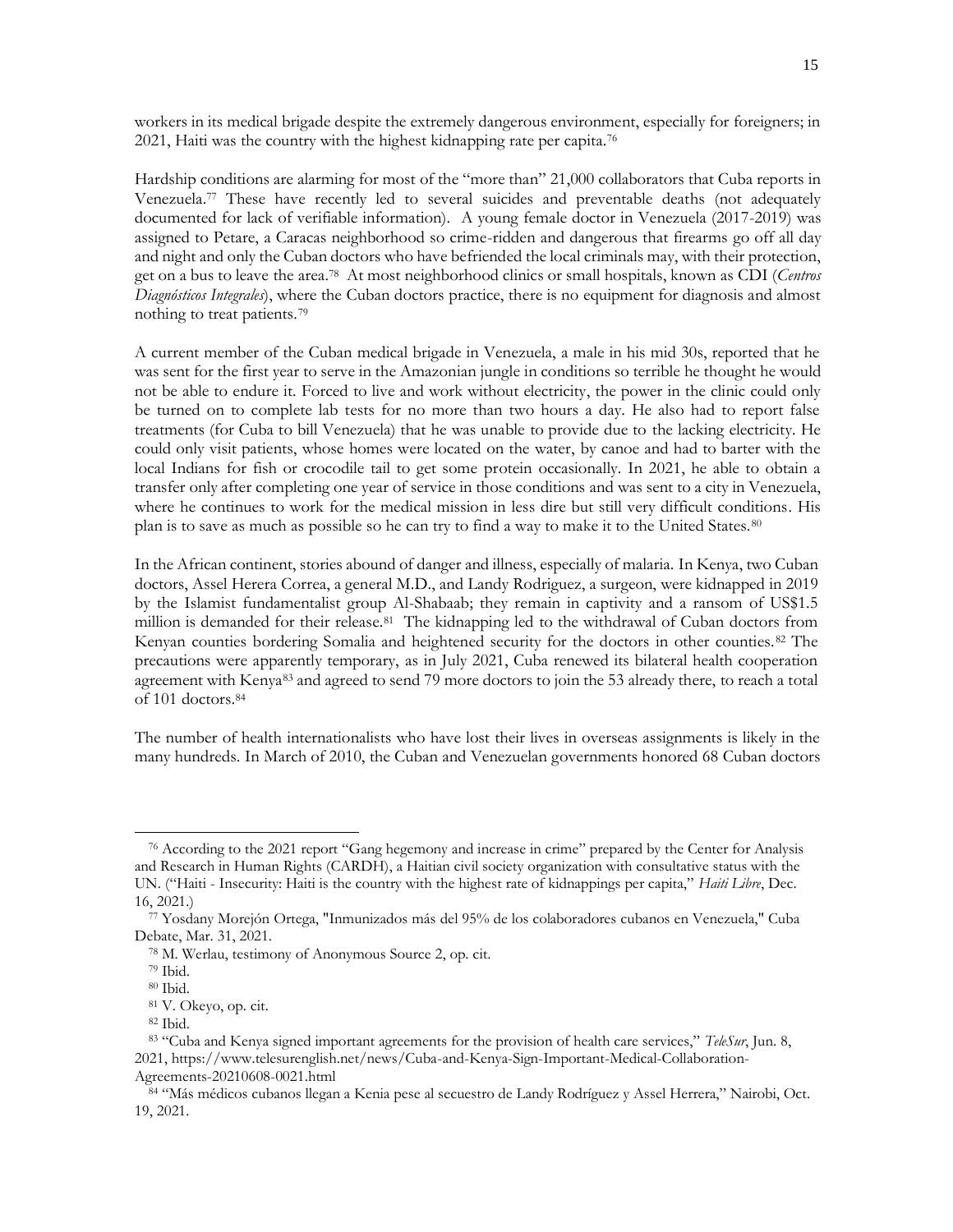who had already died in Venezuela in the previous seven years. <sup>85</sup> Cuba Archive has documented 46 cases of members of the international medical brigades in 2012-2022 and more deaths have been reported anecdotally for which detailed information is not yet available. Two are suspected extrajudicial killings by agents of the Cuban State in Venezuela. The remaining deaths were from criminal violence, accidents, health reasons, at times mysterious illnesses (some of malaria and other diseases the government refused to acknowledge), and for unknown causes <sup>86</sup> —many doctors, especially in Venezuela, were forced to treat COVID patients with no protective gear. Cuba does not provide any information on death of internationalists while on overseas' assignments.

See Annex I for case profiles and a full list.

## 7. Suppression of labor rights and protections for the victims of trafficking

The workers abroad are subjected to the same suppression of their rights as in Cuba, in open disregard of the laws of the host country and of international law. Among many other prohibitions, they may not peacefully protest, form independent unions, strike, engage in collective bargaining, or enter into direct employment. In some countries they face considerable hardships, even great dangers, and must work very long hours without adequate rest. Ironically, they are required to pay monthly dues to statecontrolled mass organizations; in recent times in Venezuela a doctor had to pay dues to the Syndicate of Health Workers;<sup>87</sup> these organizations represent the Cuban Communist government's interests rather than of the workers'.

Public awareness on trafficking in all its forms or victim and witness protections are all absent in Cuba. To the contrary, the state directs a great deal of propaganda and public relations —inside and outside Cuba— to promoting and glorifying the trafficking. An "International Commission" is supposed to attend to the needs of the internationalist workers, however, it is merely a bureaucratic body that addresses worker requirements and requests for the satisfaction of "revolutionary" priorities. The workers are not aware of their rights and do not understand what constitutes trafficking in international law. Labor unions are all under the state-controlled *Central de Trabajadores de Cuba* (CTC). Independent civic organizations —including independent labor unions— that could fill in the gaps, are banned in and individuals exposing abuses are threatened, persecuted, imprisoned, forced into exile and, in some cases, even killed or disappeared. The judicial system is entirely subordinated to the executive branch. All defense lawyers must practice law within state-controlled "collective law offices," the courts lack independence, impartiality, or effective procedural guarantees, and claimants are not allowed to bring lawsuits seeking remedies for human rights violations.<sup>88</sup> This has all been extensively reported by many international independent human rights organizations and multilateral institutions as well as by the U.S. Department of State.<sup>89</sup>

<sup>85</sup> In April 2010, Cuba's Vice Minister of Health, Joaquín García, attended a ceremony in Caracas commemorating the 7th anniversary of the Barrio Adentro program, and honored 69 doctors killed. ("Reconocen muerte de 69 médicos cubanos en Venezuela," El Universal, Caracas, Apr. 16, 2010.)

<sup>86</sup> See "83 cases of death and disappearances reported in 2021 attributed to the Cuban state," Cuba Archive, [https://cubaarchive.org/wp-content/uploads/2022/02/Documented-deaths-in-2021-EDITED.pdf;](https://cubaarchive.org/wp-content/uploads/2022/02/Documented-deaths-in-2021-EDITED.pdf) and Database of Documented Deaths and Disappearances, https://cubaarchive.org/database/.

<sup>87</sup> Sindicato de Trabajadores de la Salud, [https://salud.msp.gob.cu/tag/sindicato-nacional-de-trabajadores-de](https://salud.msp.gob.cu/tag/sindicato-nacional-de-trabajadores-de-la-salud/)[la-salud/](https://salud.msp.gob.cu/tag/sindicato-nacional-de-trabajadores-de-la-salud/) (M. Werlau, Testimony of Anoymous Source 2, op. cit.)

<sup>88</sup> A *Human Rights Watch* report of 1999 provides a useful and relevant summary of how Cuba's laws restrict human rights: "Cuba's Repressive Machinery: Human Rights Forty Years After the Revolution," *Human Rights Watch*, 1999. See section on the laws at [https://www.hrw.org/reports/1999/cuba/Cuba996-](https://www.hrw.org/reports/1999/cuba/Cuba996-03.htm#P576_78223) [03.htm#P576\\_78223](https://www.hrw.org/reports/1999/cuba/Cuba996-03.htm#P576_78223) (most are in place despite statutory changes).

<sup>89</sup> See "Cuba - Human Rights Country Report," U.S. Department of State, 2019, https://www.state.gov/reports/2019-country-reports-on-human-rights-practices/.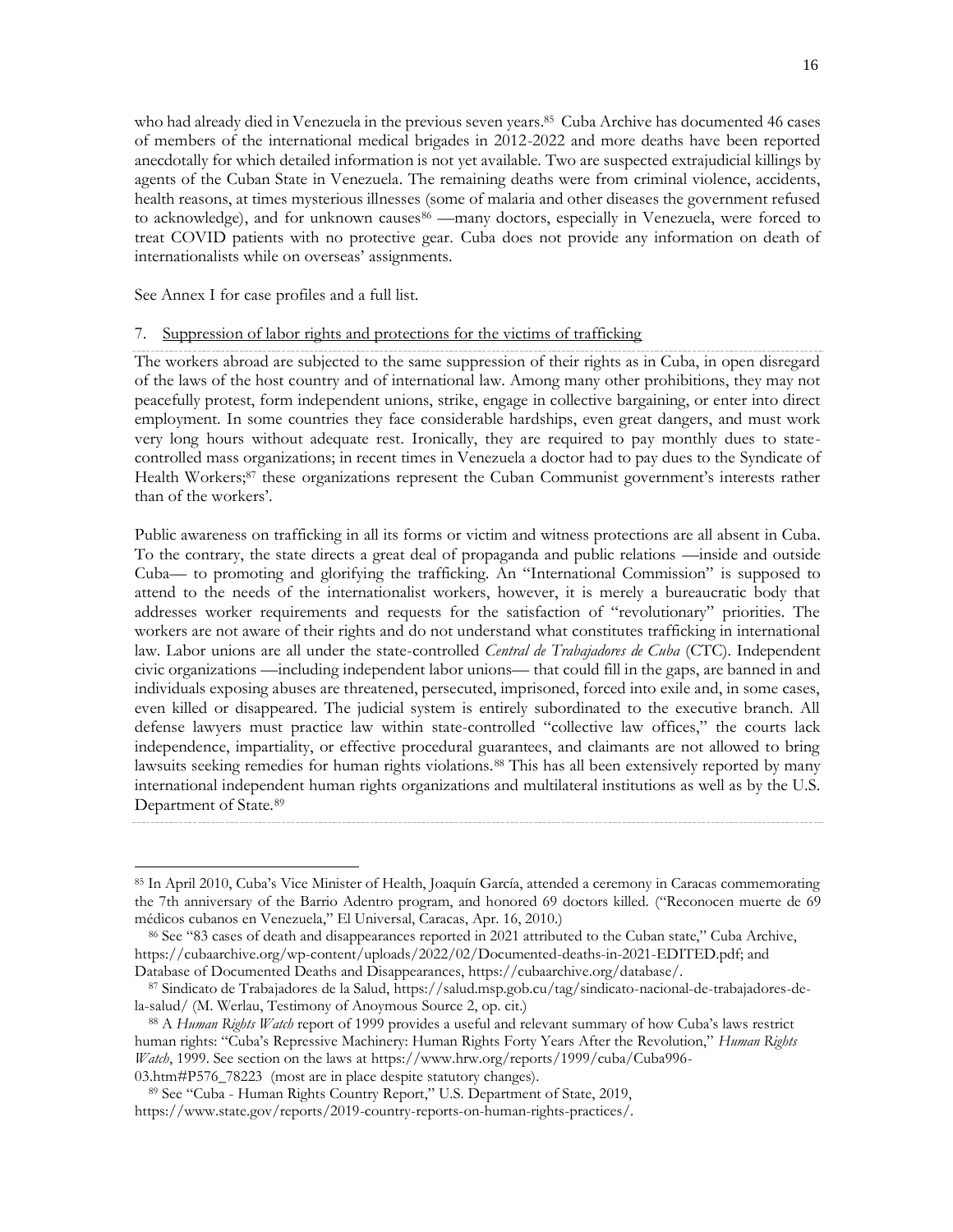8. Arbitrary restrictions and disciplinary actions.

The internationalists face additional arbitrary restrictions —they are forbidden from accepting gifts, driving a car, marrying a local, staying overnight other than in their residence, leaving home after a certain hour, speaking to journalists (except as instructed in support of the government narrative), or associating with any person in the host country who does not support revolutionary ideals. They face disciplinary actions for all sorts of "violations" and must abide by a code of conduct for overseas workers: Resolution No. 168, approved in 2010, titled "Disciplinary rules for Cuban civil workers who provide services abroad as collaborators" (first approved by the Minister of Foreign Investment and Economic Collaboration as Resolution No. 38 of 2005). 90

## 9. Wage confiscation.

All workers receive a small fraction of the amount Cuba receives for their services —the percentages vary per arrangement and country but have ranged from just 5-7% to a maximum of around 25%. The health workers receive a large portion of this compensation as a "bonus" that is deposited in an account in a Cuban bank (a state entity), which they can only withdraw at the end of their mission if they have completed it successfully and returned to Cuba.

Cuba's revenues for the health services vary greatly by country. For a general doctor, it reportedly commands monthly around US\$900 in Guatemala,<sup>91</sup> US\$3,000 in Namibia, US\$5,000-\$10,000 in Angola, \$9,000 in Kenya, and \$25,000 for a plastic surgeon in Saudi Arabia. South Africa paid US\$8,500 monthly for doctors in the Covid brigade (May 2020-2021) <sup>92</sup> and continues to pay US\$5,227-\$6,099 for doctors in the regular mission.<sup>93</sup> As of September 2020 Guatemala paid Cuba around US\$3,000 per month for all members of the 441-person medical brigade there, including 286 doctors, 74 nurses and support staff (6 drivers, 4 cooks and 8 administrators/statisticians).<sup>94</sup> Meanwhile, the workers earned 8% of that sum, or around US\$250 a month.

In many countries, Cuba receives the same amount from the local partner (government or other) for doctors, nurses, health technicians, security personnel (intelligence officials and minders who monitor the other workers), and even cooks and drivers who travel as part of the medical missions.

Payments for the export services are generally made directly to a Cuban state entity or to the Ministry of Health; in certain countries, such as Uruguay, Guatemala, Qatar, and Saudi Arabia, the internationalists are paid by direct deposit into bank accounts in their name in the host country but are forced to turn

<sup>90</sup> "Reglamento disciplinario," op. cit.

<sup>91</sup> The workers reportedly receive around US\$250 a month, or 28%, however, in Guatemala, it appears that Cuba might be generating very high revenues from travel services for its medical brigade. (See Maria C. Werlau, "Guatemala y la Diplomacia Médica Cubana," Archivo Cuba, Oct. 13, 2020, https://cubaarchive.org/wpcontent/uploads/2020/10/Informe-Guatemala-FINAL-10.13.2020.pdf.)

<sup>92</sup> Payments to Cuba for a 187 member COVID emergency brigade (May 2020-May 2021) were R439,916,337, equivalent to around US\$155 thousand per worker for salaries, registration, housing, and other expenses. Salaries for the 116 family physicians, R172,767,798, were equivalent to \$102,293 annually, or \$8,524 monthly per doctor. The Cuban health workers received 19% or US\$1,583 monthly, of which half (US\$791) was deposited in a bank account in Cuba. (See Azarrah Karrim, "South Africa spent at least R400m on Cuban Medical Brigade deployment," *News 24,* Apr. 29, 2020; "R239m - That's how much taxpayers will cough up for Cuban doctors," *IOL News*, Jun 9, 2020. (Housing costs were reportedly covered by the governments of the provinces hosting the internationalists.)

<sup>93</sup> Marizka Coetzer, SA-based Cuban doctors take home salaries while intern doctors remain unpaid, The Citizen, Mar. 7, 2022; Jackie Cameron, "Herman Mashaba: Finding jobs for thousands of unemployed doctors, nurses, as hospitals creak at seams, *BizNews.com*, Jan. 20, 2021.

<sup>94</sup> Maria C. Werlau, "Guatemala y la diplomacia médica cubana," Cuba Archive, Oct. 13, 2020.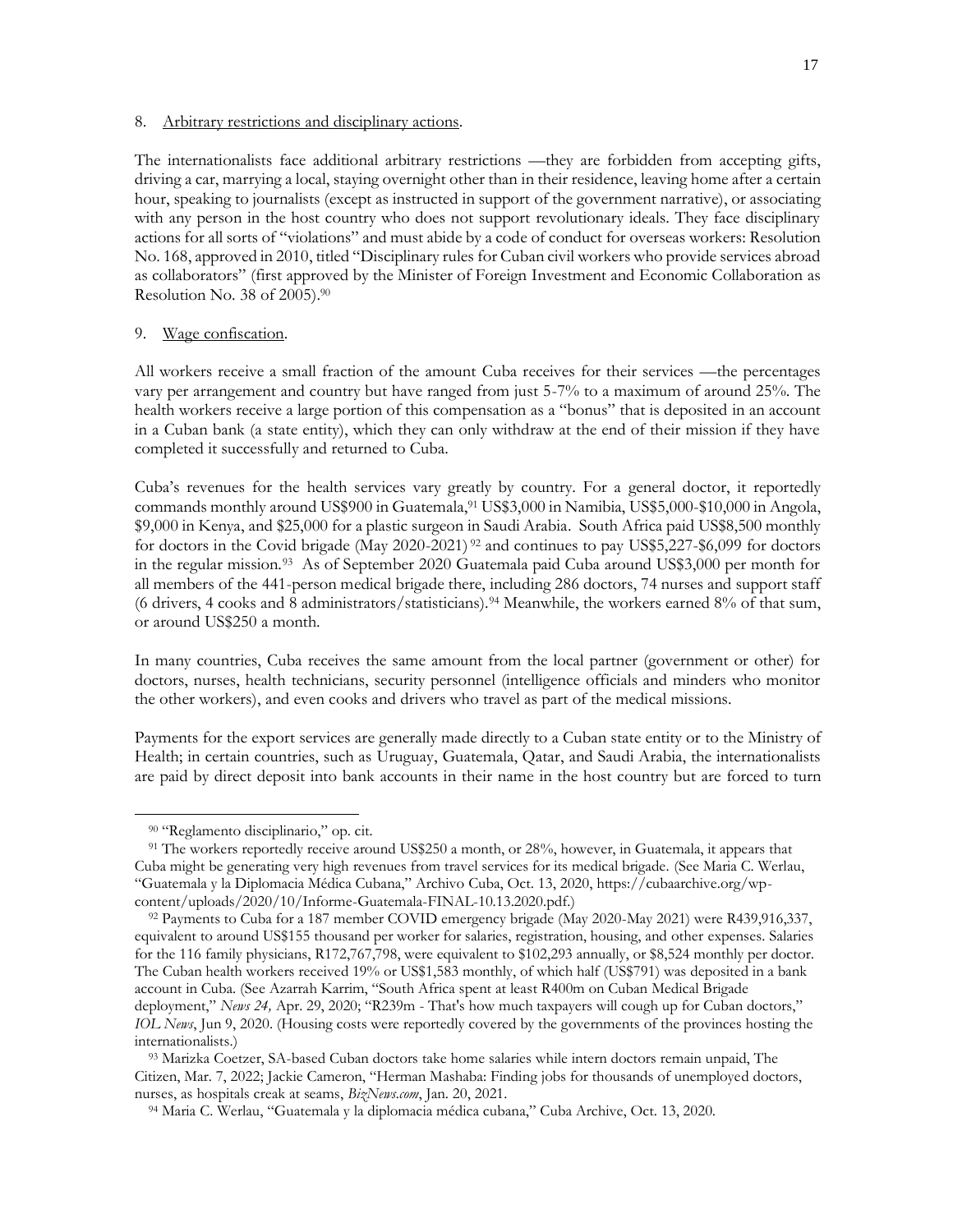over to the Cuban employment entity the greater part of the funds. In most countries, the Cuban health workers receive much lower wages than local workers in equivalent positions.

Starting January 1, 2021, the bonus Cuba pays the internationalists in theoretical dollars at an artificial official exchange rate has been losing market value precipitously and is currently 25% of the official rate CUP (Cuban Pesos) 24 per US\$1. The workers are also required to "donate" with monthly deductions a portion of their pay to Communist Party controlled mass organizations such as the Syndicate of Health Workers. A doctor serving in Venezuela in 2017-2019 also reported having US\$10 systematically deducted from the monthly salary of US\$200 (paid in Cuba) as a forced "donation" to the clinic assigned to her address of residence in Cuba.<sup>95</sup>

With Venezuela hosting the largest Cuban medical mission, by far, the compensation package for the more than 21,000 Cuban health workers there is particularly dire. A Cuban health worker reported from Venezuela in mid-March 2022 that he understood that the current pay for most doctors in Venezuela was bolivars B196 a month, equivalent to US\$45.85, whereas other health workers received B186 per month, equivalent to US\$43.51.<sup>96</sup> This pay, as in past years, is insufficient to cover basic needs and many workers know to arrive for their mission there with food in their suitcases (bags of rice, pasta, and other staples); they survive with money sent from their families in Cuba and patients' gifts or must find other ways to make do.<sup>97</sup>

The doctors in Venezuela also currently receive in Cuba their stipulated meager regular salary in Cuban pesos, which is set by decree in a table referred to earlier, as well as US\$180 a month that can be withdrawn with debit cards denominated in the convertible currency MLC;<sup>98</sup> these cards can be used to purchase most food and other goods by their families on the island or when they travel back to Cuba on vacation. However, the Cuban government converts the dollars to MLC at the official exchange rate of CUP24 to US\$1; which currently translates into CUP4,320 or \$43 a month at the current 100:1 exchange rate —this is the market rate with real purchasing power in Cuba and Venezuela. Because the local stipend paid in Venezuelan bolivars is insufficient to cover basic needs, the internationalists rely on their families in Cuba to send them dollars, which, to make things worse, must be converted from MLC in the black market. Finally, an additional US\$180 accumulates in an account in Cuba as a sort of bonus which they may only access if the return to Cuba having completed the mission successfully; this amount is also exchanged at the official rate of 24:1, which means that if they worked for 14 months since the new policies were implemented on January 1, 2021, the US\$180 a month bonus would equal CUP 60,480, or just US\$604 at the official exchange rate.

Faced with the above situation, in February 2022, several Cuban health workers in Venezuela expressed their outrage on social media, complaining that, despite their sacrifice and service during COVID, a large share of their hard-earned wages is lost in the forced exchange into Cuban pesos at the official artificial exchange rate, denounced that they are unable to purchase most food and essential goods in Cuban pesos, and asked to be paid in dollars.<sup>99</sup>

The host country also typically provides the Cuban health workers with furnished living accommodations and pays them a monthly sum or per diem to cover their food, utilities, transportation to work, and other

<sup>95</sup> M. Werlau, telephone testimony of Anonymous Source 2, op. cit.

<sup>96</sup> Maria C. Werlau, telephone testimony of Anonymous Source 3, Mar. 16, 2022. (Anonymous Source 3 is a male in his early thirties, a health specialist and current member of the Medical Brigade in Venezuela.) (The exchange rate was calculated at https://www.exchange-rates.org/Rate/VES/USD.)

<sup>97</sup> Ibid.

<sup>98</sup> Moneda Libre Convertible (Freely Convertible Currency)

<sup>99</sup> Annarella Grimal, "Necesitamos respuestas: Exigen médicos cubanos en Venezuela," *CiberCuba*, Feb. 10, 2021.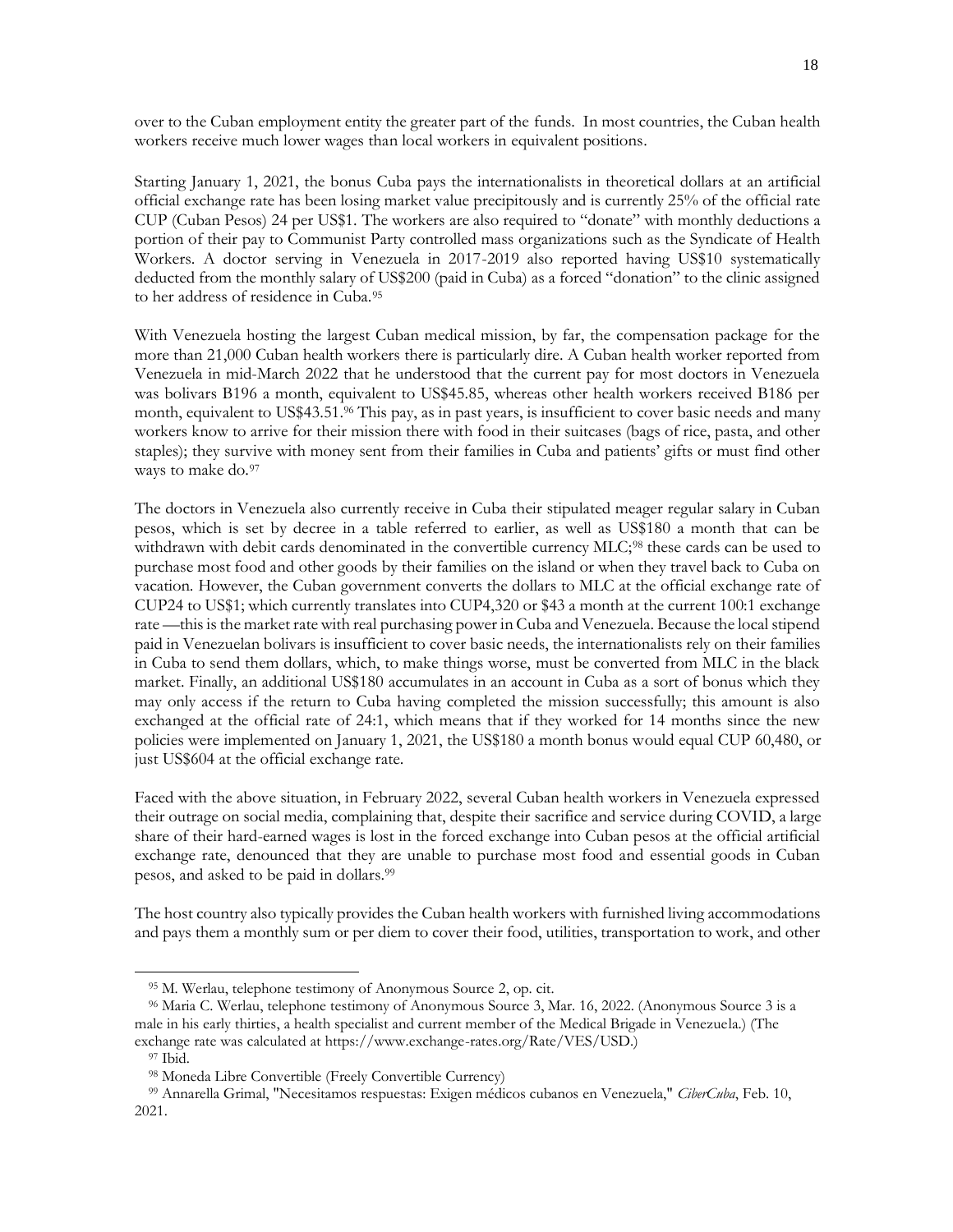living expenses for services not provided directly. In certain countries, the local stipend is insufficient to cover even their most basic needs and doctors report that food and other gifts received from patients help them survive.

The overall costs associated with the Cuban medical missions (travel, housing, local health insurance for the internationalists, administrative costs, etc.) are often higher —at times considerably— for the host country than the cost of hiring local staff with equivalent or higher qualifications. This creates problems with local doctors and medical associations, harbors resentment and causes stress for Cuban doctors who are not even receiving the compensation generating the hostility.

Complaints by the internationalists of the exploitative arrangements, the hardships they endure, and the Cuban government's "pilfering" of their wages have greatly increased in recent years and are frequently found in social media posts, media reports, and other venues. Promises made by Cuban authorities of compensation for their overseas service are sometimes not kept even after the workers have successfully completed their assignments and returned home having honored their part of the contract with the hiring Cuban state entity. Some internationalists have reported not having received a promised new home or car as well as the promised amount in the hard currency account frozen in Cuba.

# 10. Sexual harassment.

According to Cuba, women make up over 50% of the doctors serving in the missions. In Brazil's Mais Médicos program, nearly 20,000 Cuban doctors worked in Brazil in five years from 2013-2018 and 76.3% were women.<sup>100</sup> Many women are victims of sexual harassment and other abuses, including rape, by supervisors and minders or at the hands of criminals.

# 11. Coercion to violate local laws, professional ethic, and personal values.

Health workers sent to many countries are instructed to systematically report inflated data and statistics to meet quotas — number of procedures undertaken, patients seen, and medicines and medical supplies used— and to provide unneeded health procedures and improperly dispense medicine or supplies to patients and even destroy these in order to account for imaginary services that increase performance ratios and Cuba's political and pecuniary benefit. The doctors and other Cuban health providers must make up patient names and ID numbers and sign off on these forms on a daily basis. These fraudulent practices are unethical and illegal, expose the health workers to mental anguish, and put them at risk of potential criminal prosecution in the host country.<sup>101</sup>

## 12. Forced political duties.

Before leaving on an international mission, the workers are required to take a five-day course of the Cuban Communist Party to reinforce their "revolutionary" commitment. While serving abroad, the health workers are required to inform on co-workers who offend the "honor of the motherland and its symbols" or engage in any suspicious behavior that might indicate they are planning to desert. They must serve as propaganda props at political ceremonies and meetings, where they must wave flags and bear banners or photographs of Fidel Castro and Che Guevara, wear white coats even for long air travel, and have their image in photograph and/or video used for propaganda. They must attend regular meetings of a political nature (the frequency depending on the country) to receive instructions and hear the official

<sup>100</sup> Leticia Martínez Hernández, "El abrazo de Raúl a los héroes que vuelven," *Granma*, Nov. 23, 2018.

<sup>101</sup> A doctor who served in Venezuela reports having fallen in disgrace and facing extensive and grave reprisals for refusing to sign off on the daily sheets used to report procedures and patients seen. What's more, she said, they were required to buy with their meager resources the paper and pen with which they had to file the daily reports. (M. Werlau, tel. testimony of Anonymous Source 2, op. cit.)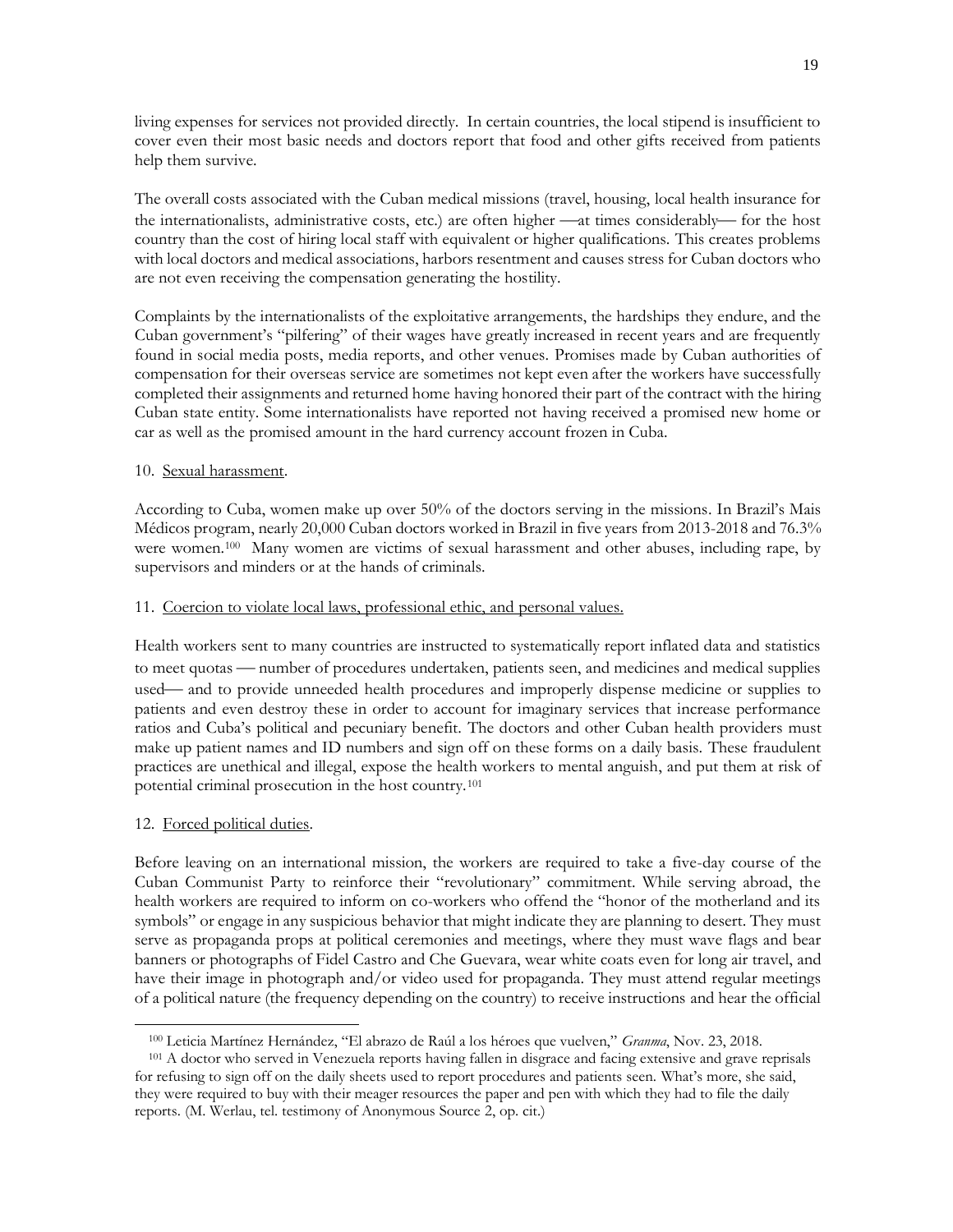version of news from Cuba and world events. In some countries, they must engage their communities to spread political propaganda, promote socialism and the Cuban Revolution, and recruit votes and support for the local government's party. In Venezuela, some have been forced to deny medical services to patients who do not support the government and to send patient information to Cuba with data such as their blood type. 102

In November 2019, when an interim government replaced the Bolivian government of Evo Morales, an ally of Cuba, it reported to the media that only 2015 of the 702 so-called Cuban health workers actually held titles as medical doctors, for which public monies had been assigned, and most were carrying out intelligence and political duties.<sup>103</sup>

The overtly political nature of the medical missions creates tensions with the local population that rejects the Cuban intrusion and may put the Cuban workers at risk.

#### 13. Improper training for assigned medical duties.

Many health workers report being assigned duties for which they are ill prepared. Examples abound: a veterinarian served in Africa as a "medical doctor" after undergoing a six-month course, a general doctor had to perform an eye surgery in Venezuela for which she had no training, a physical therapist was sent in another capacity to Ecuador after a short course, medical students were sent as "doctors" to Venezuela with two years remaining of their medical training in Cuba, and an M.D. Intensive Care "specialist" had only passed a six month course rather than the standard specialization of at least two years. <sup>104</sup> The internationalists part of the emergency brigades are allegedly specialists in emergency response but their so-called training for emergencies is generally brief and superficial. Aside from subjecting patients to undue risks, this results in excessive mental and emotional strain for the health workers and potential mistakes that can end a career, cause extreme trauma, and lead to criminal prosecution.

#### **V. International law**

The labor arrangements described above violate the Convention Against Torture and Other Cruel, Inhuman or Degrading Treatment or Punishment, signed by Cuba on January 27, 1986 and ratified May 17, 1995.

They are contrary to numerous other agreements and standards, including the Supplement to the United Nations' Convention against Transnational Organized Crime (Trafficking in Persons Protocol, one of three Palermo Protocols<sup>105</sup>), ratified by Cuba on February 9, 2007, as well as by many of its partner nations in the labor agreements. Claims that Cuba's health workers are "willing" or "volunteer" participants are contrary to the Protoco, which states that abuse of power or of a position of vulnerability

<sup>102</sup> Juan Juan Almeida, "Más 'cooperantes' a Venezuela y base de datos con donantes de sangre," *Martí Noticias*, Nov. 7, 2016.

<sup>103</sup> "El gobierno interino de Bolivia denunció que solo 205 de 702 supuestos médicos cubanos tenían título," *Infobae*, Nov. 28, 2019; "Bolivia afirma que varios médicos cubanos cumplían con labores de inteligencia y desestabilización," www.radiotelevisionmarti.com, Jan. 9, 2020.

<sup>104</sup> Maria C. Werlau, first-hand accounts from several anonymous sources cited in this report and others.

<sup>105</sup> Protocol to Prevent, Suppress and Punish Trafficking in Persons, Especially Women and Children, Supplementing the United Nations Convention Against Transnational Organized Crime. (See United Nations Convention against Transnational Organized Crime and the Protocols Thereto, Adopted by the UN General Assembly: 15 November 2000, by resolution 55/25, Entry into force: 29 September 2003, in accordance with article 38, https://www.unodc.org/unodc/en/treaties/CTOC/signatures.html.)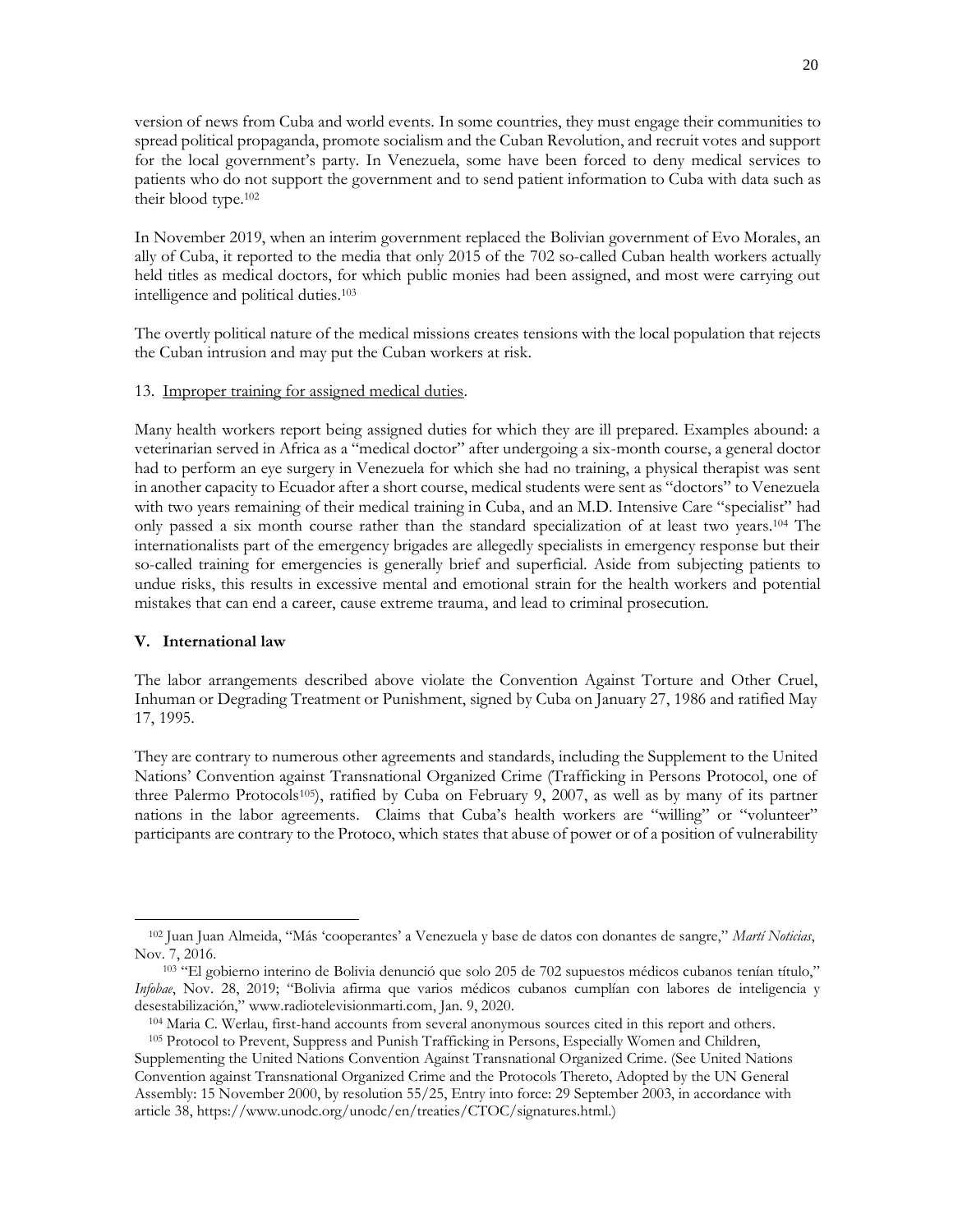for the purpose of exploitation constitutes human trafficking<sup>106</sup> and reads: "The consent of the victim to the intended exploitation is irrelevant once it is demonstrated that deception, coercion, force or other prohibited means have been used." (Art. 3 subpara.(b.) According to international law, compelling someone to forced labor —understood as involving force or physical threats, psychological coercion, abuse of the legal process, deception, or other coercive means—is trafficking regardless of "the person's prior consent to work for an employer."<sup>107</sup>

They also violate several ILO (International Labor Organization) conventions including Convention No. 29 concerning forced or compulsory labor (1930), ratified by Cuba in 1953, and ILO Convention No. 95 on the Protection of Wages (1949), ratified by Cuba in 1952.

As of January 2018, there were 159 pending lawsuits in Brazilian labor courts associated with claims by 198 Cuban doctors who had served in Cuba's medical missions there (*Mais Medicos* program) regarding their labor rights.<sup>108</sup> In 2021, the U.S.-based non-profit legal defense fund Global Liberty Alliance<sup>109</sup> reported that it was still representing claims of human rights abuses by approximately 100 Cuban health workers formerly of the *Mais Medicos* program and that Brazil's Minister of Justice and Public Safety had agreed to an investigation, whose results are pending.<sup>110</sup>

The violations described in this report meet the criteria of forced labor or "labor trafficking" under the 2000 Trafficking Victims Protection Act (TVPA)<sup>111</sup> of the United States that establishes that labor trafficking is the recruitment, harboring, transportation, provision, or obtaining of a person for labor or services through the use of force, fraud, or coercion for the purposes of involuntary servitude, peonage, debt bondage, or slavery.

The U.S. Department of State's Trafficking in Persons Report<sup>112</sup> assigned Cuba a Tier 3 classification in both 2020 and 2021, which is for "countries whose governments do not fully meet the TVPA's minimum standards and are not making significant efforts to do so." Only the following countries were designated Tier 3 in 2021: Afghanistan, Algeria, Burma, China, Comoros, Cuba, Eritrea, Guinea-Bissau, Iran, Korea, North, Malaysia, Nicaragua, Russia, South Sudan, Syria, Turkmenistan, Venezuela.

The 2020 Trafficking in Persons Report marked the first time the U.S. Department of State applied a new provision reflecting a 2019 congressional amendment to the TVPA that acknowledged that governments can also act as traffickers and Cuba was found to have a "policy or pattern" of trafficking together with 11 other governments. In the 2021 Trafficking in Persons Report, the government of Cuba was again included with the governments of 10 other countries: Afghanistan, Burma, China, Eritrea, North Korea, Iran, Russia, South Sudan, Syria, and Turkmenistan.

Regarding Cuba, the U.S. Department of State's 2021 Trafficking in Persons Report stated:

<sup>106</sup> See "The role of 'consent' in the Trafficking in Persons Protocol," Issue Paper, United Nations Office on Drugs and Crime, Vienna, 2014, https://www.unodc.org/documents/human-

trafficking/2014/UNODC\_2014\_Issue\_Paper\_Consent.pdf.

<sup>107</sup> "What is Modern Slavery?," U.S. Department of State, https://www.state.gov/j/tip/what/index.htm. <sup>108</sup> See Reports of the External Auditors for 2017 and 2018, op. cit.

<sup>109</sup> See https://www.globallibertyalliance.org/brazil-cuban-docs.html. (GLA is also working on behalf of Cuban health workers in medical missions in Uruguay, Guatemala, Honduras, and Nicaragua.)

<sup>110</sup> "Brazil's Justice minister agrees to review forced labor claims of Cuban medical workers in Brazil," Global Liberty Alliance, Sep. 4, 2020.

<sup>111</sup> The TVPA is a federal statute passed into law in 2000 by the U.S. Congress and signed by President Bill Clinton.

<sup>112</sup> https://www.state.gov/reports/2021-trafficking-in-persons-report/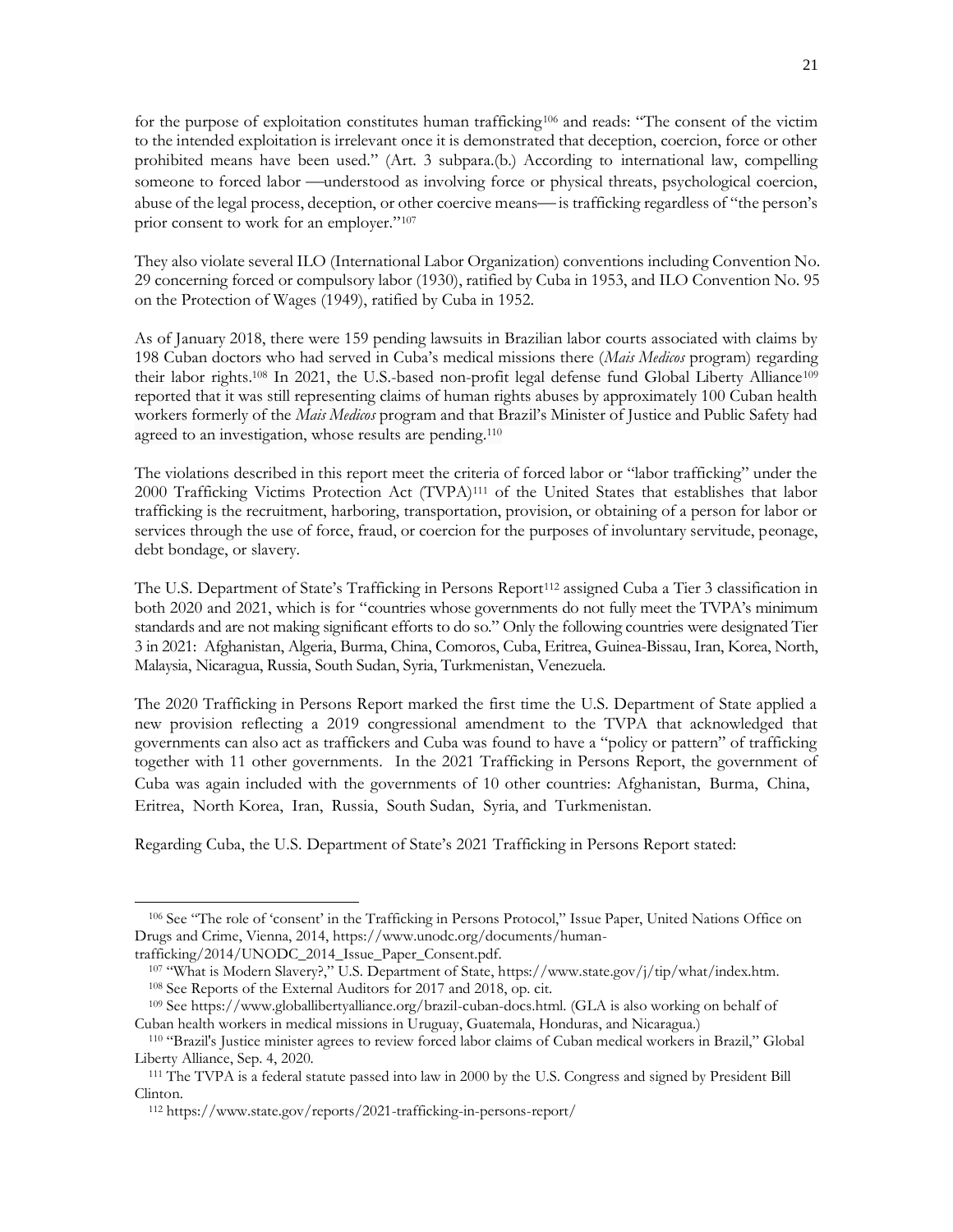"During the reporting period, there was a government policy or government pattern to profit from labor export programs with strong indications of forced labor, particularly its foreign medical missions program. … in 2020, the government capitalized on the pandemic by increasing the number and size of medical missions and refused to improve the program's transparency or address labor violations and trafficking crimes despite persistent allegations from observers, former participants, and foreign governments of Cuban officials' involvement in abuses. The government failed to inform participants of the terms of their contracts, which varied from country to country, confiscated their documents and salaries, and threatened medical professionals and their family members if participants left the program. Within Cuba, the government did not report investigating, prosecuting, or convicting trafficking crimes. Authorities did not report identifying victims and lacked a comprehensive package of housing and other services for victims and did not protect potential trafficking victims from being detained or charged for unlawful acts their traffickers coerced them to commit. The government did not criminalize all forms of forced labor or sex trafficking."<sup>113</sup>

In November 2018, four former members of the Cuban medical mission in the Brazilian program of *Mais Médicos* filed a lawsuit in the Southern District of Florida against the Pan American Health Organization (PAHO) under the Trafficking Victims Protection Act and the Racketeering Influenced and Corrupt Organizations (RICO) Act, alleging conditions of forced labor/trafficking. The lawsuit seeks to recover the remaining portion of the compensation Brazil paid PAHO for the plaintiff's services and other damages including treble damages (triple compensatory damages) under RICO. It alleges that the PAHO officials circumvented "Brazilian budget, labor, and immigration laws; the Brazilian Constitution; U.S. criminal laws and international laws against forced labor and human trafficking; the U.S. embargo against financial transactions with Cuba; and PAHO's Constitution and by-laws."<sup>114</sup> PAHO had acted as intermediary between Brazilian and Cuban authorities, participating in the salary confiscation scheme of the Cuban doctors, had hired 120 "consultants" from Cuba to monitor the Cuban doctors and avoid their defections, and had offered a legal team to counter claims that Cuban doctors were taking to Brazilian courts seeking to be hired and paid directly.<sup>115</sup>

PAHO requested the judicial process be moved to Washington, DC, where, in November 2020, a federal judge rejected PAHO's arguments that it enjoys special protections under the UN Charter and the Constitution of the World Health Organization and decided that the lawsuit could continue. Citing official documents from Brazil, Judge Boasberg indicated that PAHO had transferred through its Citibank account in Washington, DC, \$1.5 billion in payments by Brazil for the services of the doctors that were appropriated by Cuba. For this mediation, PAHO had obtained 5% of those funds as a commission, about \$75 million. According to the judge, this commercial activity reinforced the complaints of the Cuban doctors.<sup>116</sup>

On Aug. 2, 2021, the Human Trafficking Legal Center filed an amicus brief arguing that: "The Center believes that the district court correctly determined that PAHO's acting as a financial intermediary to

<sup>113</sup> Trafficking In Persons Report, Department of State, United States of America, June 2021, Cuba: p. 197- 198, https://www.state.gov/reports/2021-trafficking-in-persons-report/cuba/.

<sup>114</sup> Ramona Matos Rodríguez, Tatiana Carballo Gomez, Fidel Cruz Hernández, and Russela Margarita Rivero Sarabia, Plaintiffs, v. Pan American Health Organization, Joaquin Molina, Alberto Kleiman; In the United States District Court Southern District of Florida, Miami Division Caseno: Case 1:18-cv-24995-DPG, Document 9, entered on FLSD Docket 12/26/2018, p. 19.

<sup>115</sup> José Alberto Gutiérrez, "Organización Panamericana de la Salud intervino para frenar a médicos cubanos "rebelados" en Brasil," *Ciber Cuba*, Oct. 21, 2019.

<sup>116</sup> Rolando Cartaya, "El año en que se deshizo la leyenda rosa de las misiones médicas de Cuba, *Radio Televisión Martí,* Dec. 25, 2020.